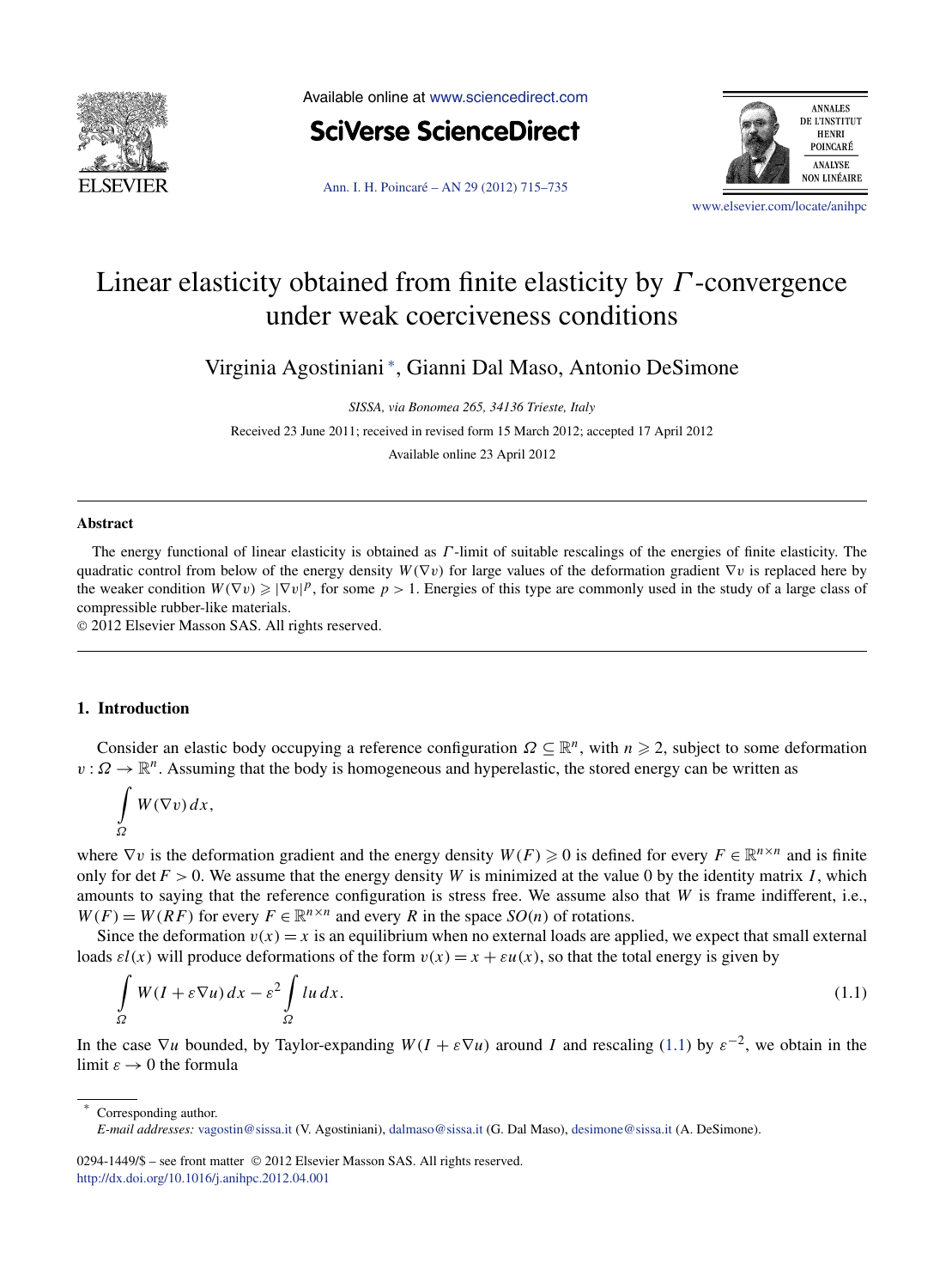$$
\frac{1}{2} \int_{\Omega} D^2 W(I) [\nabla u]^2 dx - \int_{\Omega} l u dx,
$$
\n(1.2)

where  $D^2W(I)[F]^2$  is the second differential of W at *I* applied to the pair [F, F]. By frame indifference, the first summand in (1.2) depends only on the symmetric part  $e(u)$  of the displacement gradient  $\nabla u$ , i.e.,

$$
\frac{1}{2}\int_{\Omega} D^2W(I)[\nabla u]^2 dx = \frac{1}{2}\int_{\Omega} D^2W(I)[e(u)]^2 dx.
$$

This functional is the linearized elastic energy associated with the displacement *u*.

This elementary derivation of linear elasticity requires only  $C^2$  regularity of *W* near *I*, and hence in a neighbourhood of  $SO(n)$ , by frame indifference. However, it does not guarantee that the minimizers of the most natural boundary value problems for [\(1.1\)](#page-0-0) converge to the minimizer of the corresponding problems for the limit functional (1.2).

Convergence of minimizers has been established in [\[5\]](#page-20-0) in the framework of *Γ* -convergence, under the assumption

$$
W(F) \geq d(F, SO(n))^2, \tag{1.3}
$$

where  $d(F, SO(n))$  is the distance of F from  $SO(n)$ . The main result of the present paper is that the same conclusion holds if (1.3) is satisfied only in a neighbourhood of *SO(n)*, while the weaker condition

$$
W(F) \geqslant cd(F, SO(n))^p, \quad \text{for some } 1 < p \leqslant 2 \text{ and } c > 0,\tag{1.4}
$$

is assumed far from *SO(n)*. Similar results have been obtained in [\[11\]](#page-20-0) assuming also a bound of order *p* from above.

The reason for considering energies satisfying (1.4) without any bound from above is not purely academic. Indeed, for a large class of compressible rubber-like materials, (1.4) is the appropriate behaviour (see Remark [2.8](#page-4-0) and the discussion in [\[1\]](#page-20-0) for a multiwell case).

The main tool for the proof of the compactness of the minimizers considered in [\[5\]](#page-20-0) is the *Geometric Rigidity Lemma* of [\[8\].](#page-20-0) To obtain the same result when (1.3) holds only near  $SO(n)$ , while (1.4) holds far from  $SO(n)$ , we need a version with two exponents of the Geometric Rigidity Lemma, similar to those used in [\[3,10,11\].](#page-20-0)

The proof of the *Γ* -convergence in the present paper has been renewed with respect to [\[5\],](#page-20-0) and also with respect to the further improvements introduced in [\[12\].](#page-20-0) The main simplification relies on some arguments developed in [\[8\]](#page-20-0) for the rigorous proof of dimension reduction results.

Moreover, the strong convergence in  $W^{1,p}$  of the minimizers is obtained by adapting to our techniques some ideas introduced in [\[12\]](#page-20-0) for the case of multiwell energies satisfying the analog of (1.3). We hope that all our results can be extended to multiwell energies satisfying only (1.4) far from the wells.

## **2. Setting of the problem and main results**

Throughout the paper,  $d(\cdot, \cdot)$  denotes the Euclidean distance both between two points and between a point and a set. The space of  $n \times n$  real matrices is identified with  $\mathbb{R}^{n \times n}$ ;  $SO(n)$  is the set of rotations,  $Sym(n)$  and  $Skw(n)$  the sets of symmetric and skew-symmetric matrices, respectively, *Psym(n)* the set of positive definite symmetric matrices, *Lin<sup>+</sup>*(*n*) the set of invertible matrices with positive determinant. Given  $M \in \mathbb{R}^{n \times n}$ , *sym M* and *skw M* denote the symmetric and the skew-symmetric part of *M*, respectively.

The reference configuration  $\Omega$  is a bounded connected open set of  $\mathbb{R}^n$  with Lipschitz boundary  $\partial \Omega$ . We will prescribe a Dirichlet condition on a part  $\partial_D \Omega$  of  $\partial \Omega$  with Lipschitz boundary in  $\partial \Omega$ , according to the following definition.

**Definition 2.1.** Let us define

$$
Q := (-1, 1)^n, \qquad Q^+ := (-1, 1)^{n-1} \times (0, 1),
$$
  
\n
$$
Q_0 := (-1, 1)^{n-1} \times \{0\}, \qquad Q_0^+ := (-1, 1)^{n-2} \times (0, 1) \times \{0\}.
$$

We say that *E* ⊆ *∂Ω* has *Lipschitz boundary in ∂Ω* if it is nonempty and for every *x* in the boundary of *E* for the relative topology of *∂Ω* there exist an open neighbourhood *U* of *x* in R*<sup>n</sup>* and a bi-Lipschitz homeomorphism  $\psi: U \to Q$  such that

$$
\psi(U \cap \Omega) = Q^+, \qquad \psi(U \cap \partial \Omega) = Q_0, \qquad \psi(U \cap E) = Q_0^+.
$$

<span id="page-1-0"></span>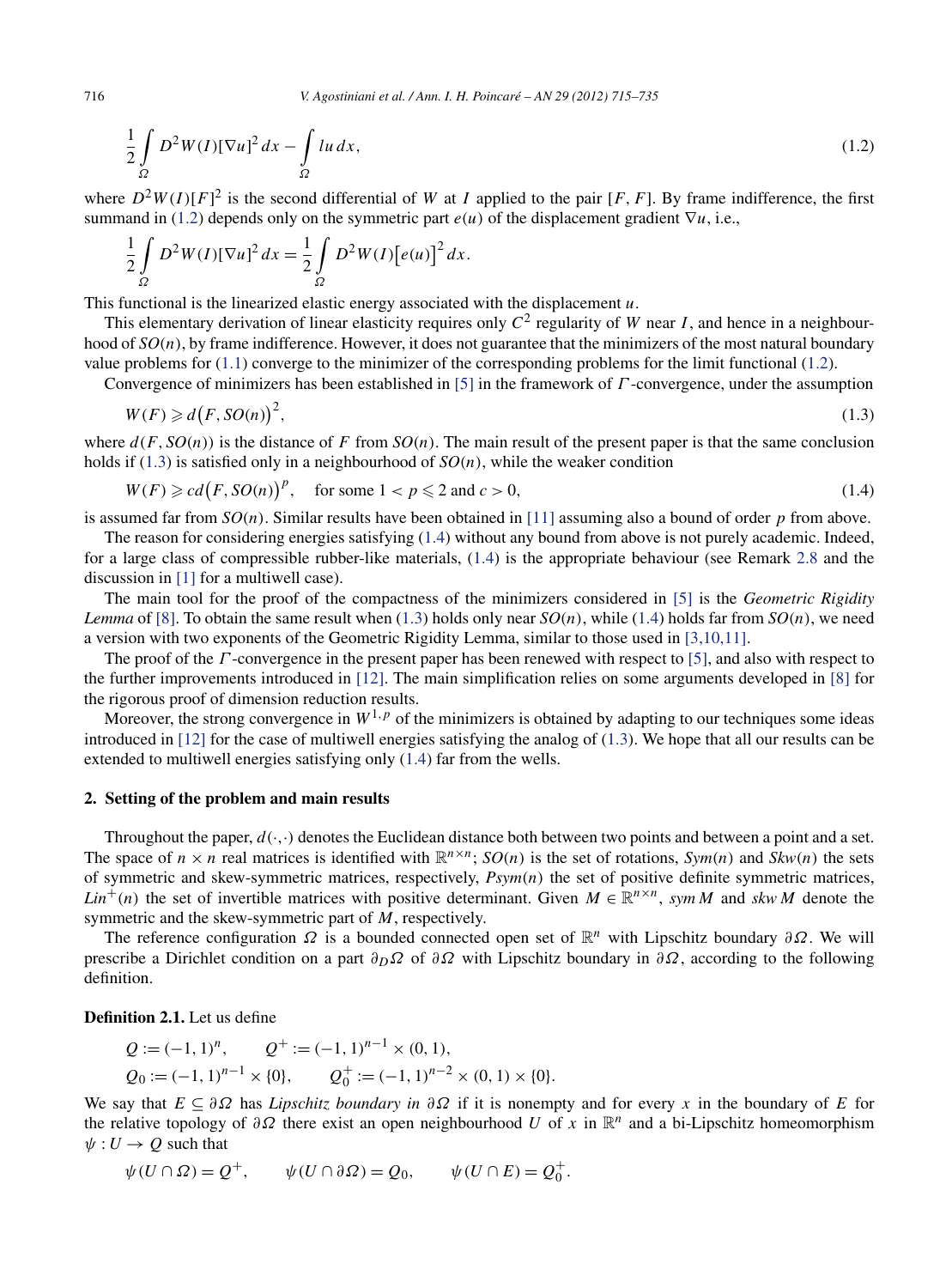<span id="page-2-0"></span>The Sobolev space  $W^{1,p}(\Omega,\mathbb{R}^n)$  will be denoted by  $W^{1,p}$ . To deal with the Dirichlet boundary condition, for every  $h \in W^{1,p}$  we introduce the set

$$
W_h^{1,p} := \{ u \in W^{1,p} : u = h \, \mathcal{H}^{n-1}\text{-a.e. on } \partial_D \Omega \},\tag{2.1}
$$

where the equality on  $\partial_D \Omega$  refers to the traces of the functions on the boundary  $\partial \Omega$ , and  $\mathcal{H}^{n-1}$  denotes the  $(n-1)$ dimensional Hausdorff measure.

We suppose the material to be hyperelastic and that the stored energy density  $W : \Omega \times \mathbb{R}^{n \times n} \to [0, \infty]$  is  $\mathscr{L} \times \mathscr{B}$ measurable, where  $\mathscr L$  and  $\mathscr B$  are the  $\sigma$ -algebras of the Lebesgue measurable subsets of  $\mathbb R^n$  and Borel measurable subsets of  $\mathbb{R}^{n \times n}$ , respectively. We assume that *W* satisfies the following properties for a.e.  $x \in \Omega$ :

- (i)  $W(x, \cdot)$  is frame indifferent;
- (ii)  $W(x, \cdot)$  is of class  $C^2$  in some neighbourhood of  $SO(n)$ , independent of x, where the second derivatives are bounded by a constant independent of *x*;
- (iii)  $W(x, F) = 0$  if  $F \in SO(n)$ ;
- (iv)  $W(x, F) \ge g_p(d(F, SO(n)))$ , for some  $1 < p \le 2$ , where  $g_p : [0, \infty) \to \mathbb{R}$  is defined by

$$
g_p(t) := \begin{cases} \frac{t^2}{2}, & \text{if } 0 \leq t \leq 1, \\ \frac{t^p}{p} + \frac{1}{2} - \frac{1}{p}, & \text{if } t > 1. \end{cases} \tag{2.2}
$$

Observe that these assumptions are compatible with the condition  $W(x, F) = \infty$ , if det  $F \le 0$ , which is classical in the context of finite elasticity. Also, observe that  $g_p$  is a convex function. In what follows  $D^2$  denotes the second differential with respect to the variable  $F \in \mathbb{R}^{n \times n}$ , so that  $D^2W(x, F)[M]^2$  means the second differential of the function *W* with respect to *F*, evaluated at the point  $(x, F)$  and applied to the pair  $[M, M]$ . By frame indifference, for a.e.  $x \in \Omega$  we have that

$$
D^{2}W(x, I)[M]^{2} = D^{2}W(x, I)[sym M]^{2}, \text{ for every } M \in \mathbb{R}^{n \times n}.
$$
 (2.3)

Together with assumption (iv), this implies that the quadratic form  $D^2W(x, I)[\cdot]^2$  is null on  $Skw(n)$  and satisfies the coerciveness condition

$$
D^{2}W(x, I)[sym M]^{2} \geqslant |sym M|^{2}, \quad \text{for a.e. } x \in \Omega \text{ and every } M \in \mathbb{R}^{n \times n}.
$$
 (2.4)

Energy densities for which estimate (iv) holds only with  $1 < p < 2$  are commonly used in the study of compressible elastomers (see Remark [2.8\)](#page-4-0).

The load is modelled by a continuous linear functional  $\mathcal{L}: W^{1,p} \to \mathbb{R}$ . If  $v \in W^{1,p}$  represents the deformation of the elastic body, the stable equilibria of the elastic body are obtained by minimizing the functional

$$
\int_{\Omega} W(x, \nabla v) dx - \mathscr{L}(v),
$$

under the prescribed boundary conditions. We are interested in the case where the load has the form  $\epsilon\mathscr{L}$  and we want to study the behaviour of the solution as *ε* tends to zero. We write

$$
v = x + \varepsilon u
$$

and we assume Dirichlet boundary condition of the form

$$
v = x + \varepsilon h \quad \mathscr{H}^{n-1}\text{-a.e. on } \partial_D \Omega,
$$

with a prescribed  $h \in W^{1,\infty}$ . The corresponding minimum problem for *u* becomes

$$
\min_{W^{1,p}} \left\{ \int_{\Omega} W(x, I + \varepsilon \nabla u) dx - \varepsilon \mathcal{L}(\varepsilon u) \right\},\tag{2.5}
$$

where the term  $\epsilon L(x)$  has been neglected since it does not depend on *u*. The following theorem is the main result of the paper. It describes the behaviour of the minimizers of (2.5).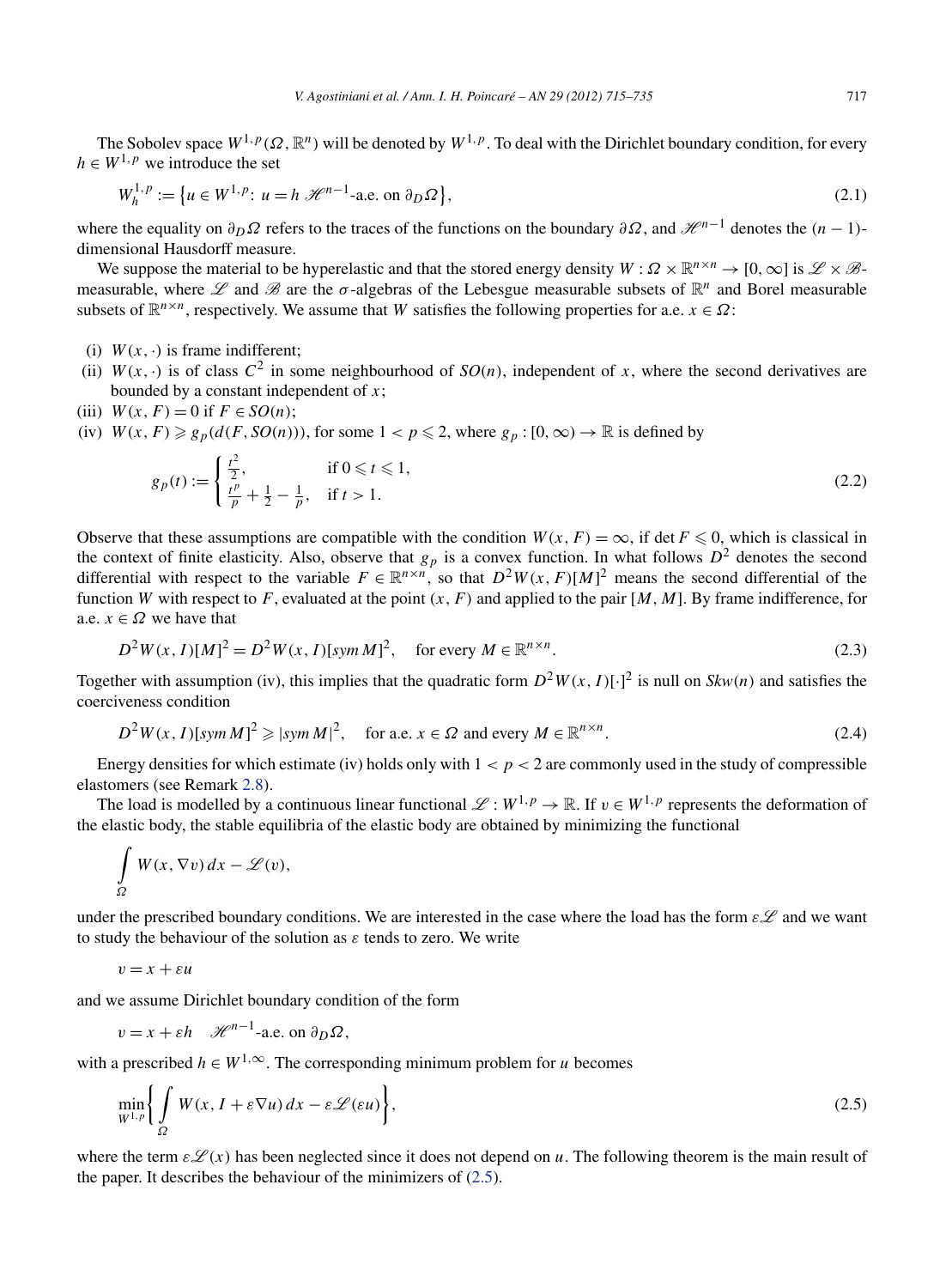<span id="page-3-0"></span>**Theorem 2.2.** Assume that  $W: \Omega \times \mathbb{R}^{n \times n} \to [0, \infty]$  satisfies conditions (i)–(iv) for some  $1 < p \leq 2$ , and let  $h \in W^{1,\infty}$ *. For every*  $\varepsilon > 0$  *let* 

$$
m_{\varepsilon} := \inf_{u \in W_h^{1,p}} \left\{ \frac{1}{\varepsilon^2} \int\limits_{\Omega} W(x, I + \varepsilon \nabla u) \, dx - \mathcal{L}(u) \right\},\tag{2.6}
$$

*and let* {*uε*}*ε>*<sup>0</sup> *be a sequence such that*

$$
\frac{1}{\varepsilon^2} \int\limits_{\Omega} W(x, I + \varepsilon \nabla u_{\varepsilon}) dx - \mathcal{L}(u_{\varepsilon}) = m_{\varepsilon} + o(1).
$$
\n(2.7)

*Then,*  $\{u_{\varepsilon}\}\)$  *converges strongly in*  $W^{1,p}$  *to the unique solution of the problem* 

$$
m := \min_{u \in W_h^{1,2}} \left\{ \frac{1}{2} \int_{\Omega} D^2 W(x, I) [e(u)]^2 - \mathcal{L}(u) \right\},\tag{2.8}
$$

*where*  $e(u) := sym(\nabla u)$ *. Moreover,*  $m_{\varepsilon} \to m$ *.* 

In the case  $1 < p < 2$ , Theorem 2.2 asserts that a sequence of "almost minimizers" in  $W_h^{1,p}$  for the *ε*-problems converges to a minimizer for the limit problem in a different Sobolev space: indeed, the limit problem is formulated in  $W_h^{1,2}$ .

In the case  $p = 2$ , weak convergence of the "almost minimizers" has already been proved in [\[5\].](#page-20-0) Theorem 2.2 extends this result to the case  $1 < p \le 2$  and provides also strong convergence. The proof is based on the following three results which are proved in Sections [3,](#page-6-0) [4,](#page-11-0) and [5,](#page-13-0) respectively. These involve the functionals  $\mathscr{F}_{\varepsilon}, \mathscr{F}: W^{1,p} \to$ [0*,*∞] defined by

$$
\mathscr{F}_{\varepsilon}(u) := \begin{cases} \frac{1}{\varepsilon^2} \int_{\Omega} W(x, I + \varepsilon \nabla u) dx, & \text{if } u \in W_h^{1, p}, \\ \infty, & \text{otherwise}, \end{cases}
$$
(2.9)

and

$$
\mathcal{F}(u) := \begin{cases} \frac{1}{2} \int_{\Omega} D^2 W(x, I) [e(u)]^2 dx, & \text{if } u \in W_h^{1,2}, \\ \infty, & \text{otherwise}, \end{cases}
$$
 (2.10)

and the functionals  $\mathcal{G}_{\varepsilon}, \mathcal{G}: W^{1,p} \to (-\infty, \infty]$  defined by

$$
\mathcal{G}_{\varepsilon} := \mathcal{F}_{\varepsilon} - \mathcal{L}, \qquad \mathcal{G} := \mathcal{F} - \mathcal{L}. \tag{2.11}
$$

Observe that, due to the growth property (iv) of *W*, the functionals  $\mathscr{G}_{\varepsilon}$  and  $\mathscr{G}$  are bounded from below.

**Theorem 2.3.** Assume that  $W: \Omega \times \mathbb{R}^{n \times n} \to [0, \infty]$  satisfies conditions (i)–(iv) for some  $1 \leq p \leq 2$ . There exists a constant  $C>0$  depending on  $\Omega$ ,  $\partial_D\Omega$ , and p such that for every  $h\in W^{1,p}$  and every sequence  $\{u_\varepsilon\}\subseteq W^{1,p}_h$  we have

$$
\int_{\Omega} |\nabla u_{\varepsilon}|^p dx \leq C \bigg[ 1 + \mathscr{F}_{\varepsilon}(u_{\varepsilon}) + \bigg( \int_{\partial_D \Omega} |h| d\mathscr{H}^{n-1} \bigg)^2 \bigg],\tag{2.12}
$$

*for every*  $\varepsilon > 0$  *sufficiently small.* 

The previous theorem ensures that, if  $\{u_{\varepsilon}\}\)$  is a sequence in  $W_h^{1,p}$  such that  $\{\mathscr{F}_{\varepsilon}(u_{\varepsilon})\}$  is bounded, then  $\{u_{\varepsilon}\}\)$ bounded in  $W^{1,p}$ , hence a subsequence converges weakly in  $W^{1,p}$ .

**Theorem 2.4.** *Under the hypotheses of Theorem 2.2, for every*  $\varepsilon_i \to 0$  *we have that* 

$$
\mathscr{F}_{\varepsilon_j} \xrightarrow{\Gamma} \mathscr{F}, \quad \text{as } j \to \infty,
$$

*in the weak topology of*  $W^{1,p}$ *.*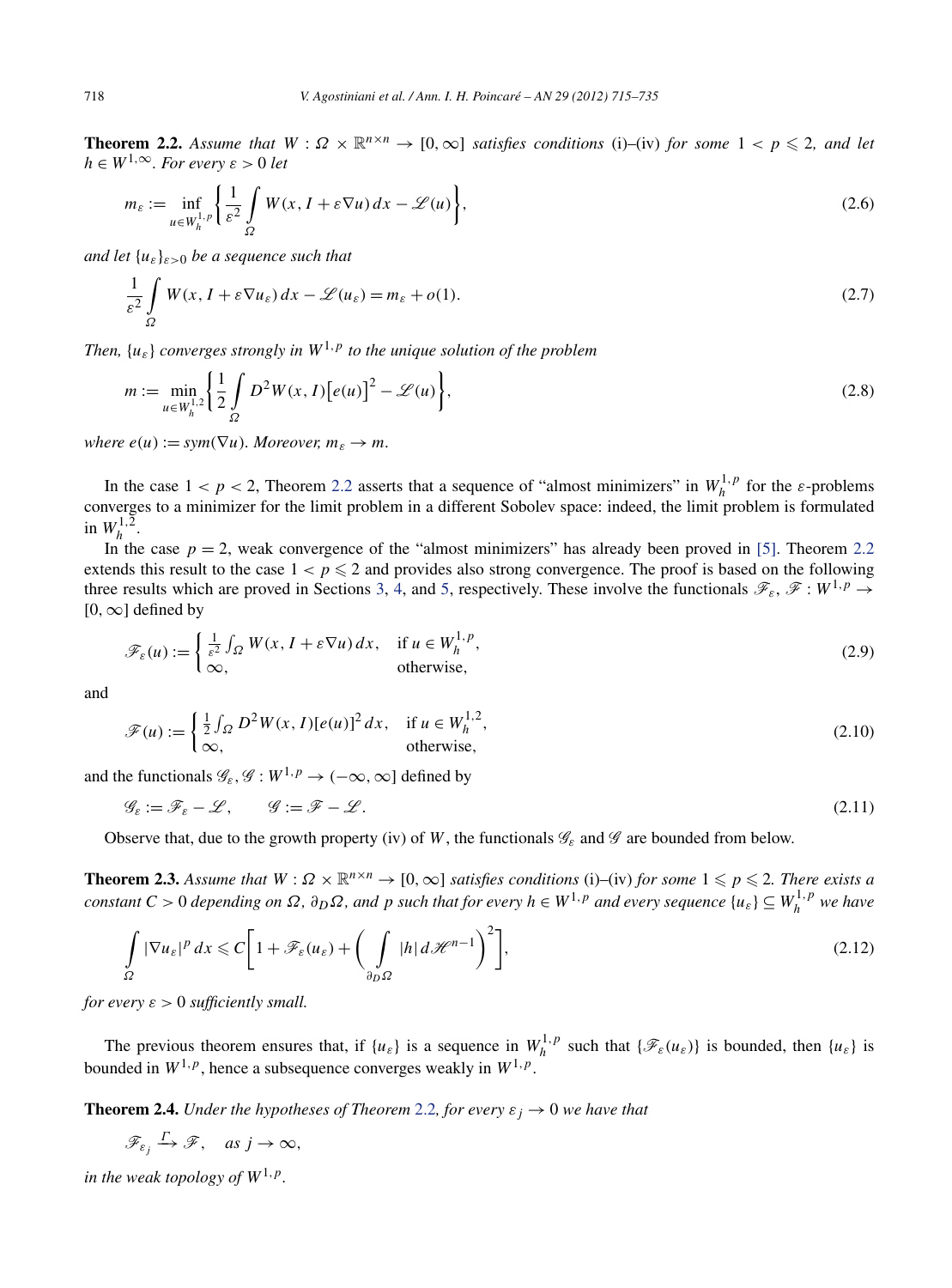<span id="page-4-0"></span>Theorem [2.4,](#page-3-0) together with the compactness result provided by Theorem [2.3,](#page-3-0) implies the convergence of minima and the weak convergence of minimizers, using standard results on *Γ* -convergence. The next theorem and the previous remarks allow us to obtain the strong convergence of minimizers.

**Theorem 2.5.** *Under the hypotheses of Theorem* [2.2](#page-3-0), *let*  $\varepsilon_j \to 0$  *and let*  $\{u_j\}$  *be a recovery sequence for*  $u \in W_h^{1,2}$ , *that is*  $u_j \rightharpoonup u$  *weakly in*  $W^{1,p}$  *and*  $\mathcal{F}_{\varepsilon}(u_j) \rightharpoonup \mathcal{F}(u)$ *. Then*  $\{u_j\}$  *converges strongly in*  $W^{1,p}$ *.* 

**Remark 2.6** *(On the condition*  $\partial D\Omega \neq \emptyset$ ). Observe that in Theorem [2.3](#page-3-0) the assumption  $\partial D\Omega \neq \emptyset$  is crucial. When  $\partial D\Omega = \emptyset$ , inequality [\(2.12\)](#page-3-0) is false, as the following example shows. Consider the simple case *W(F)* :=  $g_p(d(F, SO(n)))$  for every  $F \in Lin^+(n)$ . For every  $\varepsilon > 0$  and some  $R \in SO(n) \setminus \{I\}$ , set

$$
u_{\varepsilon}(x) := \frac{R - I}{\varepsilon} x, \quad x \in \Omega.
$$

In this case, we have that

$$
\int_{\Omega} |\nabla u_{\varepsilon}|^p dx = \frac{|\Omega||R - I|^p}{\varepsilon^p} \to \infty, \quad \text{as } \varepsilon \to 0^+,
$$

whereas

$$
\mathscr{F}_{\varepsilon}(u_{\varepsilon}) = \frac{1}{\varepsilon^2} \int_{\Omega} g_p\big(d\big(I + \varepsilon \nabla u_{\varepsilon}, SO(n)\big)\big) dx = 0, \quad \text{for every } \varepsilon > 0.
$$

**Remark 2.7** *(On the condition*  $h \in W^{1,\infty}$ ). In Theorems [2.2,](#page-3-0) [2.4](#page-3-0) and 2.5 the hypothesis  $h \in W^{1,\infty}$  cannot be replaced by  $h \in W^{1,2}$ , unless *W* satisfies suitable bounds from above, which are not natural in the context of finite elasticity. Consider the simple case  $\partial_D \Omega = \partial \Omega$ ,  $\mathcal{L} = 0$ , and assume that for some  $r > 2$  we have

 $W(F) \geqslant |F|^{r}$  for  $|F|$  large enough.

By well-known properties of the images of Sobolev spaces under the trace operator, there exists  $h \in W^{1,2}$  such that

$$
\{u \in W^{1,r}: u = h \mathcal{H}^{n-1}\text{-a.e. on } \partial \Omega\} = \emptyset.
$$
\n
$$
(2.13)
$$

Let us prove that  $\mathcal{F}_{\varepsilon}(u) = \infty$  for every  $u \in W^{1,p}$ . Assume by contradiction that there exists  $u \in W^{1,p}$  with  $\mathscr{F}_{\varepsilon}(u) < \infty$ . By [\(2.9\)](#page-3-0) we have that  $\nabla u \in L^r$ , hence  $u \in W^{1,r}$ , because  $\Omega$  has Lipschitz boundary. This contradicts (2.13). Therefore  $\{\mathscr{F}_{\varepsilon}\}\)$  cannot *Γ* -converge to  $\mathscr{F}$ , because  $\mathscr{F}(h) < \infty$ .

**Remark 2.8** *(Model energy densities).* A large class of models where the energy density grows quadratically near the wells and less than quadratically elsewhere is provided by rubber elasticity, when one wishes to take into account the compressibility of the material. We recall that we have formalized this growth behaviour by introducing, as bound from below of our energies, the function

$$
g_p(d(\cdot, SO(3))),
$$
 for some  $1 < p < 2,$ 

where  $g_p$  is the function defined in [\(2.2\)](#page-2-0). For simplicity, we focus on the homogeneous case.

A common practice to pass from an incompressible model, with associated energy density  $\tilde{W}$  defined on  ${F \in \mathbb{R}^{3 \times 3}: \det F = 1},$  to a corresponding compressible model *W* (see, e.g., [\[2,7,9\]\)](#page-20-0) is to define

$$
W(F) := \tilde{W}\big((\det F)^{-1/3}F\big) + W_{vol}(\det F), \quad \text{for every } F \in Lin^+(3),
$$

where *Wvol* is such that

$$
W_{vol} \ge 0
$$
 and  $W_{vol}(t) = 0$  if and only if  $t = 1$ .

For example, we can take *Wvol* of the form

 $W_{vol}(t) = c[t^2 - 1 - 2 \log t],$  for every  $t > 0$ ,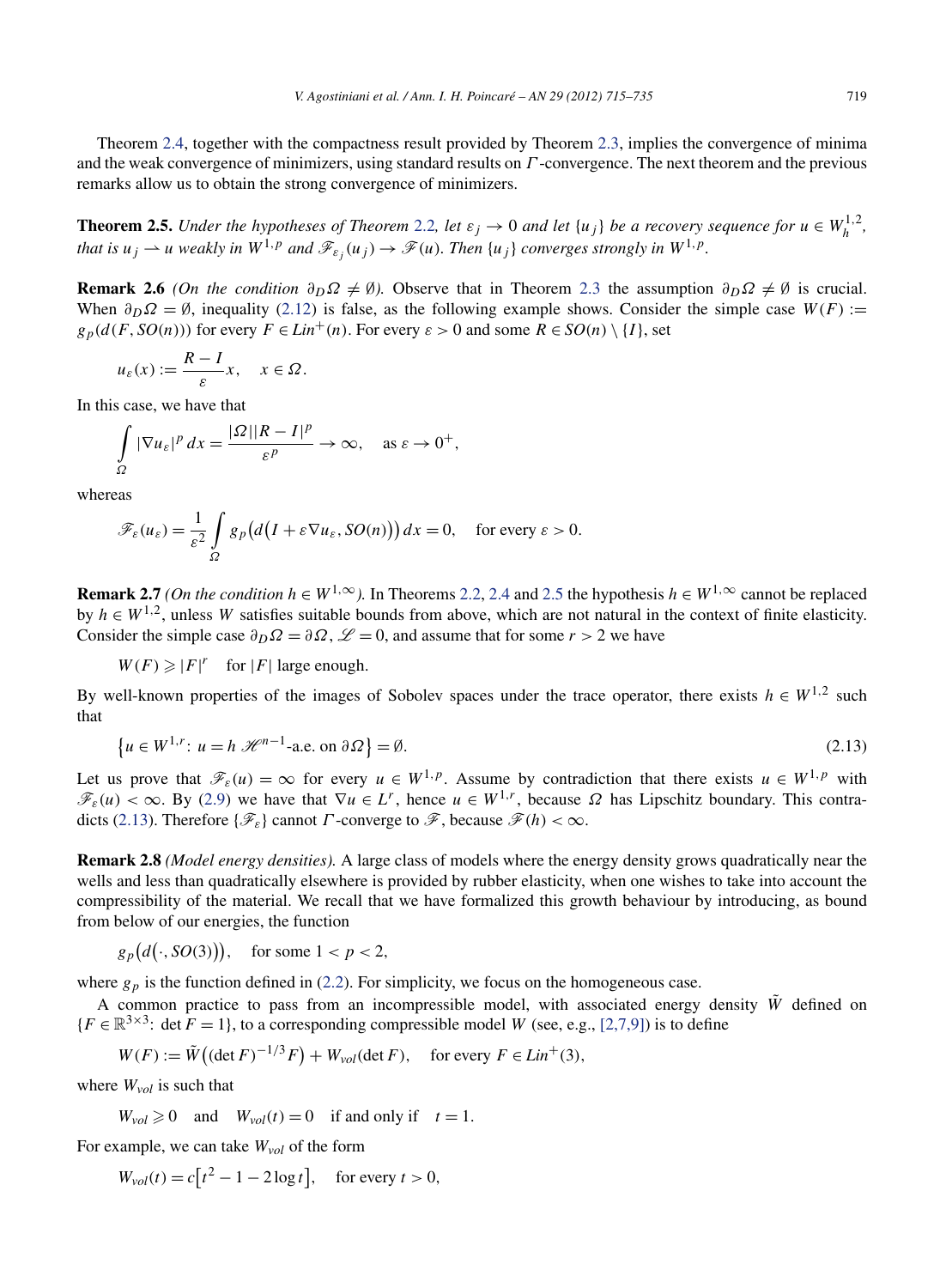<span id="page-5-0"></span>for *c >* 0. Consider first the *Neo-Hookean* incompressible model for hyperelastic materials, where the energy density is of the form

$$
\tilde{W}_{\mathscr{N}}(F) := a(|F|^2 - 3), \quad \text{for every } F \in \mathbb{R}^{3 \times 3} \text{ with } \det F = 1,
$$

for a certain *a >* 0. Following the procedure described above, we consider the corresponding compressible energy density defined for every  $F \in Lin^+(3)$  by

$$
W_{\mathcal{N}}(F) := \tilde{W}_{\mathcal{N}}\left(\frac{F}{(\det F)^{1/3}}\right) + W_{vol}(\det F)
$$

$$
= a\left(\frac{|F|^2}{(\det F)^{2/3}} - 3\right) + W_{vol}(\det F).
$$

Let us check that  $W_N$  has " $g_p$ -growth". By using the well-known inequality between arithmetic and geometric mean, it is easy to see that

$$
W_{\mathcal{N}} \ge 0 \quad \text{and} \quad W_{\mathcal{N}}(F) = 0 \quad \text{if and only if} \quad F \in SO(3). \tag{2.14}
$$

Moreover, recalling the Green–St. Venant strain tensor  $E = \frac{1}{2}(F^T F - I)$  and using simple rules of tensor calculus, it turns out that in the small strain regime (that is, the regime of the deformation gradients which vary near *SO(*3*)*), *W* has the expression

$$
W_{\mathcal{N}}(F) = \mu |E|^2 + \frac{\lambda}{2} \text{tr}^2 E + o(|E|^2),\tag{2.15}
$$

where

$$
\mu = 2a
$$
,  $\lambda = 4\left(-\frac{a}{3} + c\right)$ .

The parameters  $\mu$  and  $\lambda + \frac{2}{3}\mu$  have the physical meaning of a shear modulus and a bulk modulus, respectively. Since  $|E|^2 \ge \frac{1}{3}$  tr<sup>2</sup> *E* for every  $E \in Sym(3)$ , from (2.15) we obtain that

$$
W_{\mathscr{N}}(F) \geqslant \min\{\mu, 6c\} |E|^2 + o(|E|^2),
$$

and in turn,

$$
W_{\mathcal{N}}(F) \geq \frac{1}{2} \min{\{\mu, 6c\}} |E|^2,
$$
\n(2.16)

if  $|E|$  is small enough, that is, if *d*(*F*, *SO*(3)) is small enough. Since  $|\sqrt{C} - I| \leq |C - I|$  for every *C* ∈ *Psym*(3), from (2.16) we obtain that

$$
W_{\mathcal{N}}(F) \geqslant \frac{1}{8} \min\{\mu, 6c\} \left|\sqrt{F^T F} - I\right|^2 = \frac{1}{8} \min\{\mu, 6c\} d^2(F, SO(3)),\tag{2.17}
$$

if  $d(F, SO(3))$  is sufficiently small. Now, we want to study the growth of *W* in the regime  $|F| \to \infty$ . In this case, if det*F* is bounded, then

$$
W_{\mathcal{N}}(F) \geqslant C|F|^2 - 3a \geqslant \tilde{C}d^2(F, SO(3)) \quad (\text{det } F \text{ bounded}),\tag{2.18}
$$

for some *C*,  $\tilde{C} > 0$ . In the case det  $F \to \infty$ , we have that

$$
W_{\mathcal{N}}(F) \geqslant K \bigg( \frac{|F|^2}{\det^{2/3} F} + \det^2 F \bigg),
$$

for some  $K > 0$ . By using Young's inequality

$$
xy \leqslant \frac{x^p}{p} + \frac{y^q}{q} \quad \left(\frac{1}{p} + \frac{1}{q} = 1\right)
$$

with  $x = (\frac{|F|^3}{\det F})^{1/2}$  and  $y = (\det F)^{1/2}$ , it is easy to show that

$$
W_{\mathcal{N}}(F) \ge K|F|^{3/2} \ge \tilde{K}d^{3/2}(F, SO(3)) \quad (\det F \to \infty), \tag{2.19}
$$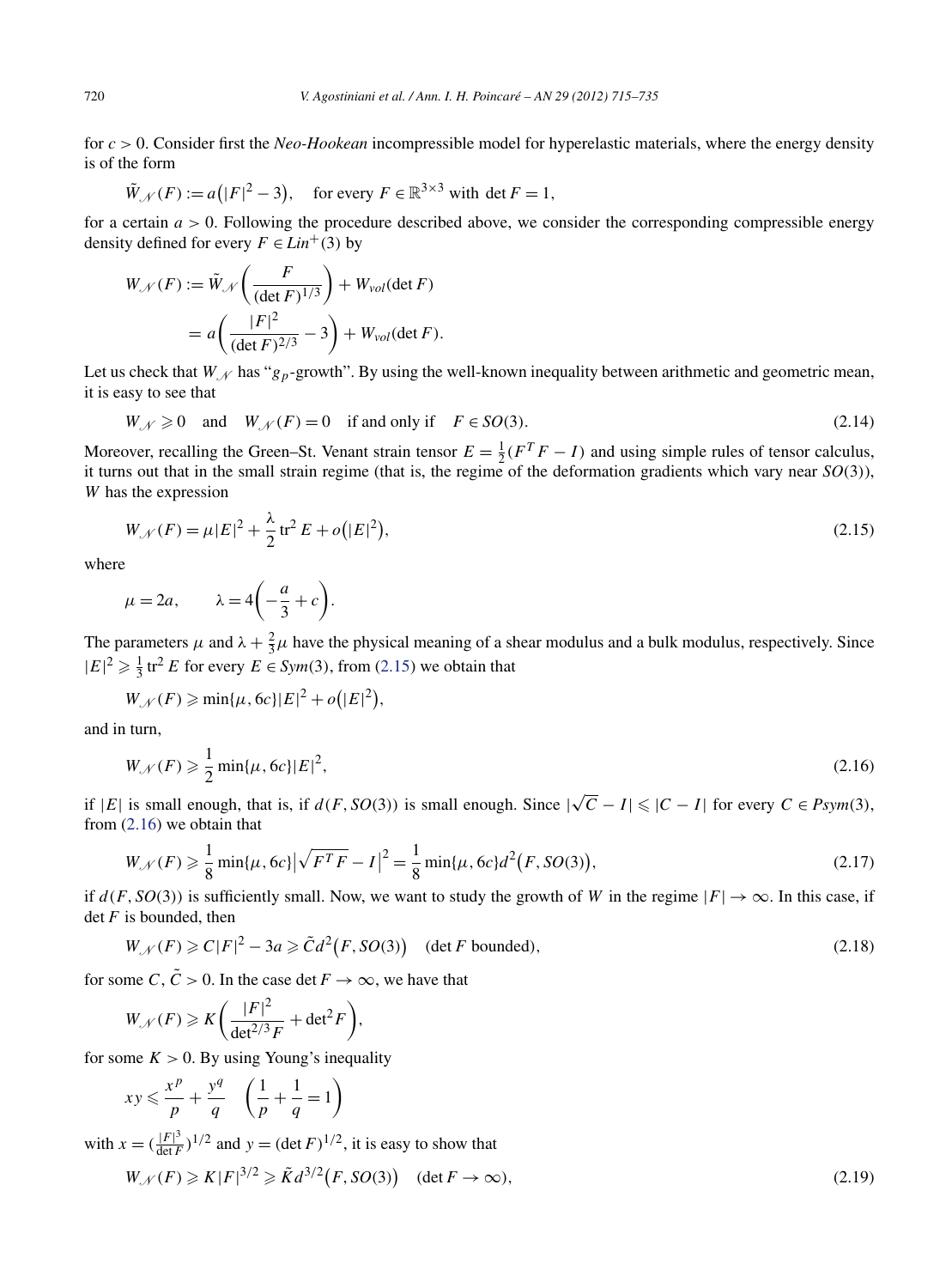<span id="page-6-0"></span>for some  $\tilde{K} > 0$ . [\(2.14\)](#page-5-0), [\(2.17\)](#page-5-0), [\(2.18\)](#page-5-0) and [\(2.19\)](#page-5-0) show that  $W_N$  has  $g_p$ -growth from below with  $p = \frac{3}{2}$ . It is important to notice that  $W_N$  has not quadratic growth everywhere. In particular,  $W_N$  has not quadratic growth in the regime det  $F \to \infty$ . This can be checked by taking into account deformation gradients of the type

$$
F = \begin{bmatrix} \lambda^2 & 0 & 0 \\ 0 & \frac{1}{\lambda} & 0 \\ 0 & 0 & 1 \end{bmatrix}, \quad \text{with } \lambda \gg 0. \tag{2.20}
$$

As a second example, we consider the *Mooney–Rivlin* compressible model given, for some *a*, *b >* 0, by

$$
W_{\mathcal{M}}(F) := a\left(\frac{|F|^2}{(\det F)^{2/3}} - 3\right) + b\left((\det F)^{2/3} |F^{-1}|^2 - 3\right) + W_{\text{vol}}(\det F)
$$
  
=  $W_{\mathcal{N}}(F) + b\left((\det F)^{2/3} |F^{-1}|^2 - 3\right),$  (2.21)

for every  $F \in Lin^+(3)$ , and derived from the corresponding incompressible version as explained before. The inequality between arithmetic and geometric mean implies that the second summand in (2.21) is nonnegative, so that, from [\(2.14\)](#page-5-0), we have that

$$
W_M \ge 0
$$
 and  $W_M(F) = 0$  if and only if  $F \in SO(3)$ .

The formula for the small strain regime is given by [\(2.15\)](#page-5-0), with

$$
\mu = 2(a+b),
$$
\n $\lambda = 4\left(-\frac{a+b}{3} + c\right).$ 

From the fact that  $W_N$  has  $g_p$ -growth and from the positiveness of the second summand of (2.21) the  $g_p$ -growth of *W*<sub>M</sub> trivially follows. Also in this case, deformation gradients of the type (2.20) show that *W*<sub>M</sub> does not grow quadratically everywhere.

Finally, we mention some *Ogden-type* compressible energy densities:

$$
W_{\mathcal{O}}(F) := \sum_{i=1}^{m} a_i \left( \frac{\text{tr}((F^T F)^{\gamma_i/2})}{(\det F)^{\gamma_i/3}} - 3 \right) + W_{vol}(\det F),
$$

defined for every  $F \in Lin^+(3)$ , for some  $m \geq 1$  and  $a_i, \gamma_i > 0$ ,  $i = 1, \ldots, m$ . The formula for  $W_{\mathcal{O}}$  in the small strain regime is again given by [\(2.15\)](#page-5-0), with

$$
\mu = 2 \sum_{i=1}^{m} a_i, \qquad \lambda = 4 \left( -\frac{1}{3} \sum_{i=1}^{m} a_i + c \right).
$$

Arguing similarly to the Neo-Hookean and the Mooney–Rivlin models, we obtain that  $W_{\mathcal{O}}$  attains its minimum 0 at  $SO(3)$ . By using Young's inequality and proper counterexamples, it is possible to show that  $W_{\mathscr{O}}$  has  $g_p$ -growth for some  $1 < p < 2$  (*p* depending on the exponents  $\gamma_i$ ), but not a quadratic growth in general, if  $0 < \gamma_i < 3$  for every  $i = 1, \ldots, m$  and  $\gamma_i > \frac{6}{5}$  for at least one index  $i \in \{1, \ldots, m\}.$ 

#### **3. Compactness**

In this and in the next sections we give the proofs of the results stated in Section [2.](#page-1-0) To simplify the exposition, the proofs are given only when *W* does not depend explicitly on *x*. The proofs in the general case require only minor modifications.

The compactness result requires the following extension of the well-known geometric rigidity result of [\[8\],](#page-20-0) where a power of  $d(\nabla v, SO(n))$  is replaced by  $g_p(d(\nabla v, SO(n)))$ .

**Lemma 3.1** *(Geometric rigidity). Let*  $g_p$  *be the function defined in* [\(2.2\)](#page-2-0)*. There exists a constant*  $C = C(\Omega, p) > 0$ *with the following property: for every*  $v \in W^{1,p}$  *there exists a constant rotation*  $R \in SO(n)$  *satisfying* 

$$
\int_{\Omega} g_p(|\nabla v - R|) dx \leqslant C \int_{\Omega} g_p(d(\nabla v, SO(n))) dx.
$$
\n(3.1)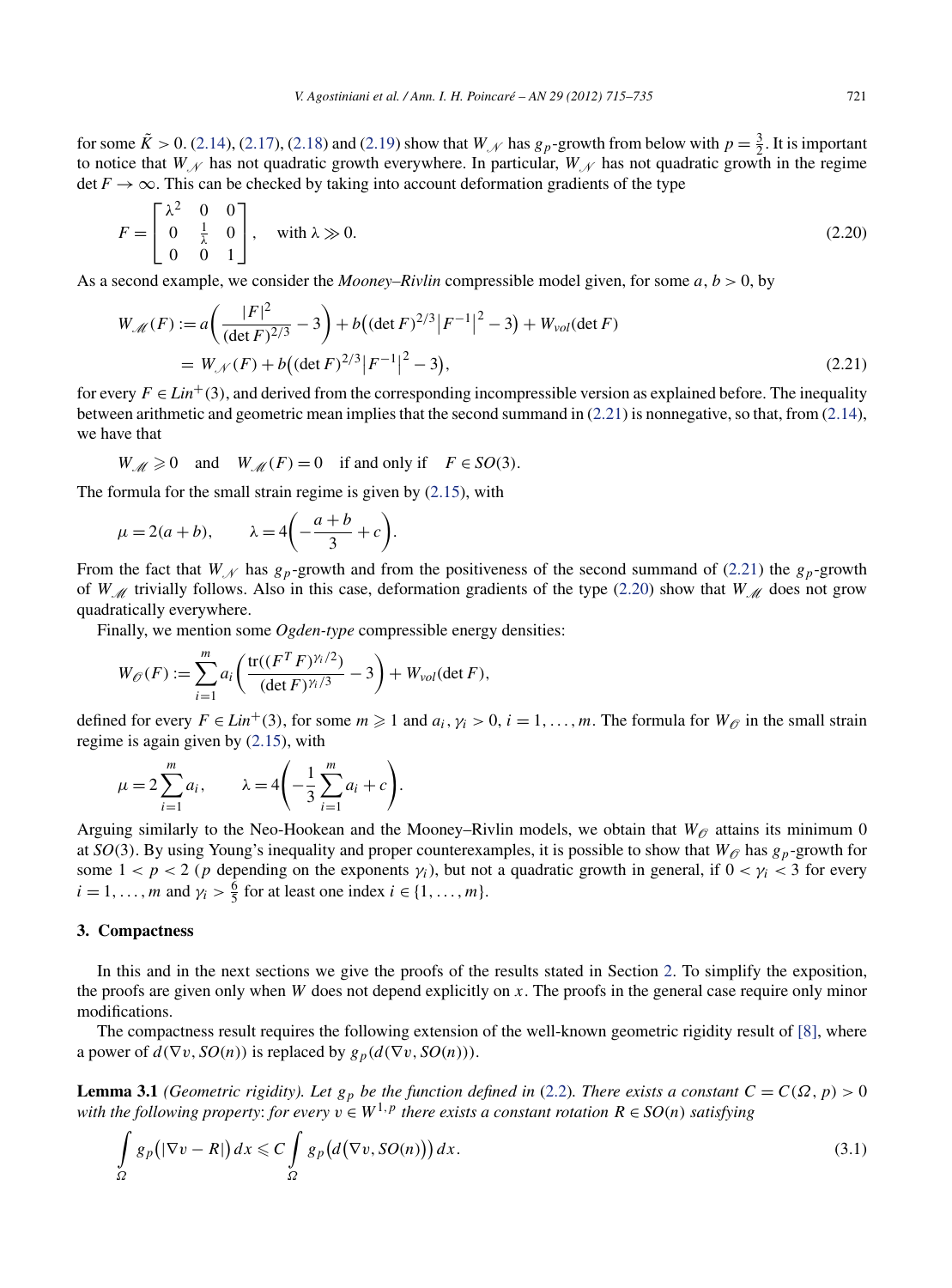<span id="page-7-0"></span>Similar versions of Lemma [3.1](#page-6-0) can be found in [\[3,10,11\].](#page-20-0) For sake of completeness, we give the proof in [Appendix A.](#page-17-0)

We need two more lemmas in order to prove Theorem [2.3.](#page-3-0)

**Lemma 3.2.** Let  $S \subseteq \mathbb{R}^n$  be a bounded  $\mathcal{H}^m$ -measurable set with  $0 < \mathcal{H}^m(S) < \infty$  for some  $m > 0$ . Then

$$
|F|_S := \min_{\zeta \in \mathbb{R}^n} \int_S |Fx - \zeta| d\mathcal{H}^m
$$

*is a seminorm on* R*n*×*n. Define*

 $S_0 := \{x \in S: \mathcal{H}^m(S \cap B_\rho(x)) > 0 \text{ for every } \rho > 0\},\$ 

*and let* aff( $S_0$ ) *be the smallest affine space containing*  $S_0$ *. Let*  $K \subseteq \mathbb{R}^{n \times n}$  *be a closed cone such that* 

dim(Ker(F)) < dim(aff(S<sub>0</sub>)), for every  $F \in K \setminus \{0\}$ . (3.2)

*Then, there exists a constant*  $C = C(S) > 0$  *such that* 

$$
C|F| \leqslant |F|_S, \quad \text{for every } F \in K.
$$

**Proof.** It is enough to repeat the proof of [\[5, Lemma 3.3\],](#page-20-0) replacing the  $L^2$  norm with the  $L^1$  norm.  $\Box$ 

We will use the next lemma also in the proof of the *Γ* -convergence result. In what follows and in the rest of the paper we denote by *C* a positive constant which may change from line to line.

**Lemma 3.3.** Let  $\varepsilon > 0$  and  $u_{\varepsilon} \in W_h^{1,p}$ . Under the hypotheses of Theorem [2.3](#page-3-0), let  $R_{\varepsilon} \in SO(n)$  be a constant rotation *satisfying* [\(3.1\)](#page-6-0) *with*  $v = x + \varepsilon u_{\varepsilon}$ *. Then,* 

$$
|I - R_{\varepsilon}|^2 \leq C \varepsilon^2 \Bigg[ \mathscr{F}_{\varepsilon}(u_{\varepsilon}) + \bigg( \int_{\partial_D \Omega} |h| \, d\mathscr{H}^{n-1} \bigg)^2 \Bigg],
$$

*where C depends only on*  $\Omega$ *,*  $\partial_D \Omega$ *, and*  $p$ *.* 

**Proof.** Consider the deformation  $v_{\varepsilon} := x + \varepsilon u_{\varepsilon}$ . Lemma [3.1](#page-6-0) tells us that there exists a constant rotation  $R_{\varepsilon} \in SO(n)$ such that

$$
\int_{\Omega} g_p(|\nabla v_{\varepsilon}-R_{\varepsilon}|) dx \leqslant C \int_{\Omega} g_p(d(\nabla v_{\varepsilon},SO(n))) dx,
$$

where *C* depends only on  $\Omega$  and  $p$ . Then, by assumption (iv) on *W*, we have that

$$
\int_{\Omega} g_p(|\nabla v_{\varepsilon} - R_{\varepsilon}|) dx \leqslant C \int_{\Omega} W(\nabla v_{\varepsilon}) dx = C \varepsilon^2 \mathscr{F}_{\varepsilon}(u_{\varepsilon}).
$$

Jensen inequality thus implies

$$
g_p\left(\frac{1}{|\Omega|}\int\limits_{\Omega}|\nabla v_{\varepsilon}-R_{\varepsilon}|dx\right)\leqslant C\varepsilon^2\mathscr{F}_{\varepsilon}(u_{\varepsilon}).\tag{3.3}
$$

Poincaré–Wirtinger inequality and the continuity of the trace operator give

$$
\int_{\partial_D \Omega} |v_{\varepsilon} - R_{\varepsilon} x - \zeta_{\varepsilon}| d\mathscr{H}^{n-1} \leqslant C \int_{\Omega} |\nabla v_{\varepsilon} - R_{\varepsilon}| dx,
$$

where  $\zeta_{\varepsilon} := \frac{1}{|\Omega|} \int_{\Omega} (v_{\varepsilon} - R_{\varepsilon} x) dx$  and *C* depends on  $\Omega$ , so that, since  $v_{\varepsilon} = x + \varepsilon h \mathcal{H}^{n-1}$ -a.e. on  $\partial_D \Omega$ , we obtain

$$
\int_{\partial_D \Omega} |(I - R_{\varepsilon})x - \zeta_{\varepsilon}| d\mathcal{H}^{n-1} \leq C \bigg( \int_{\Omega} |\nabla v_{\varepsilon} - R_{\varepsilon}| dx + \varepsilon \int_{\partial_D \Omega} |h| d\mathcal{H}^{n-1} \bigg). \tag{3.4}
$$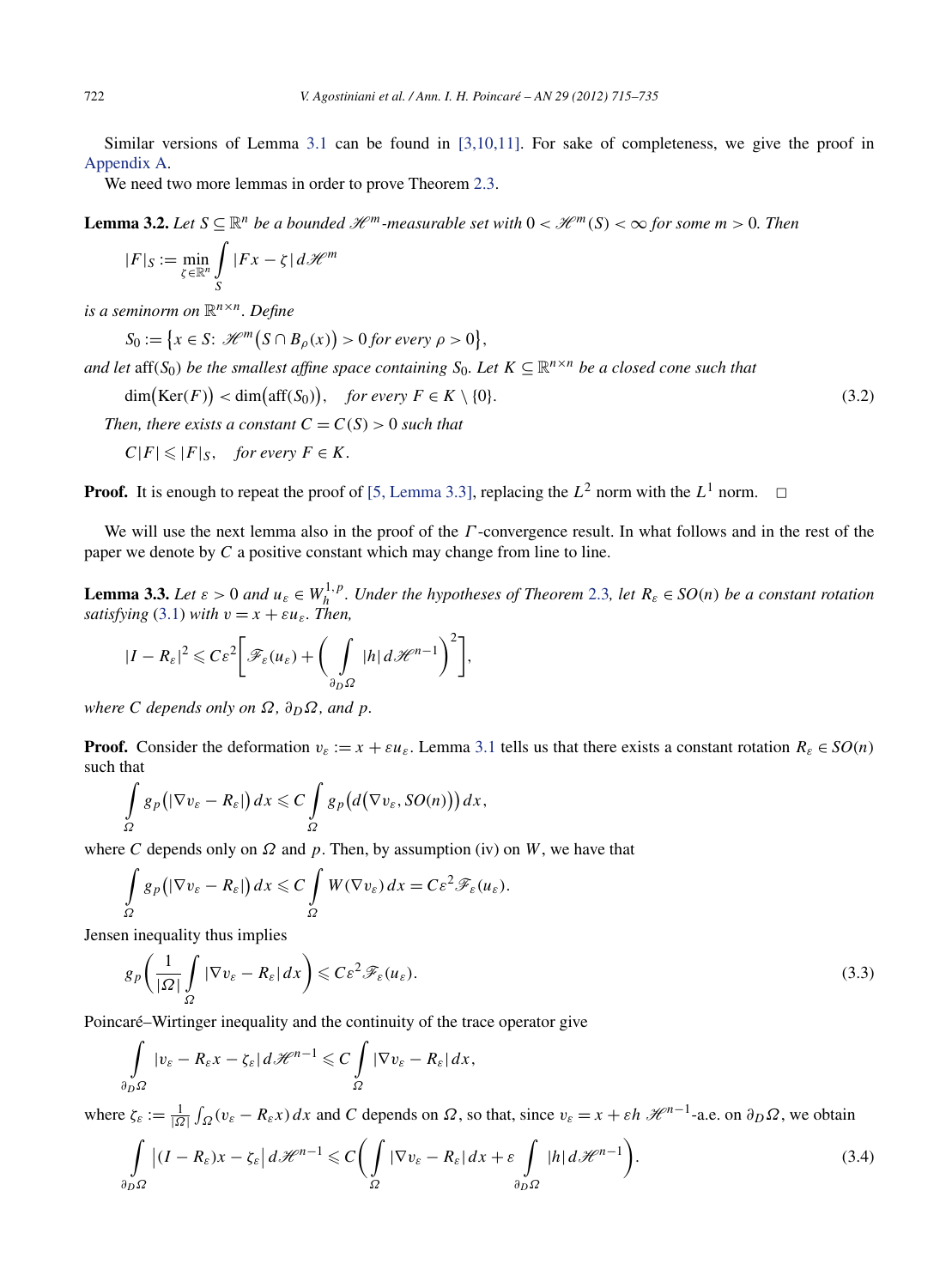<span id="page-8-0"></span>Now, let us use Lemma [3.2](#page-7-0) with  $S = \partial_D \Omega$  and with *K* equal to the closed cone generated by  $I - SO(n)$ . Showing first that every  $F \in K$  belongs to the cone generated by  $I - SO(n)$  or to  $Skw(n)$ , it is easy to prove that every  $F \in K \setminus \{0\}$ is such that

$$
\dim(\text{Ker}(F)) < n-1.
$$

On the other hand, *∂Ω* Lipschitz implies that the right-hand side of [\(3.2\)](#page-7-0) is equal to *n* − 1. Thus, we can apply Lemma [3.2](#page-7-0) to  $(I - R_{\varepsilon}) \in K$  and write that

$$
C|I - R_{\varepsilon}| \leqslant \min_{\zeta \in \mathbb{R}^n} \int_{\partial_D \Omega} \left| (I - R_{\varepsilon})x - \zeta \right| d\mathcal{H}^{n-1},\tag{3.5}
$$

where *C* depends on  $\partial_D \Omega$  and not on  $\varepsilon$ . From [\(3.4\)](#page-7-0) and (3.5) we obtain that

$$
|I - R_{\varepsilon}|^2 \leq C \bigg[ \bigg( \frac{1}{|\Omega|} \int_{\Omega} |\nabla v_{\varepsilon} - R_{\varepsilon}| \, dx \bigg)^2 + \varepsilon^2 \bigg( \int_{\partial_D \Omega} |h| \, d\mathcal{H}^{n-1} \bigg)^2 \bigg]. \tag{3.6}
$$

We conclude the proof by distinguishing two cases. If  $\int_{\Omega} |\nabla v_{\varepsilon} - R_{\varepsilon}| dx \leq |\Omega|$ , then [\(3.3\)](#page-7-0) and the definition of  $g_p$  tell us that

$$
\frac{1}{2}\bigg(\frac{1}{|\Omega|}\int_{\Omega}|\nabla v_{\varepsilon}-R_{\varepsilon}|dx\bigg)^2\leqslant C\varepsilon^2\mathscr{F}_{\varepsilon}(u_{\varepsilon}).
$$

Using this last inequality in (3.6), it turns out [\(2.12\)](#page-3-0). If  $\int_{\Omega} |\nabla v_{\varepsilon} - R_{\varepsilon}| dx > |\Omega|$ , again [\(3.3\)](#page-7-0) and the definition of  $g_p$ tell us that

$$
C\varepsilon^2 \mathscr{F}_\varepsilon(u_\varepsilon) > \frac{1}{2}.
$$

This bound from below of  $\varepsilon^2 \mathcal{F}_\varepsilon(u_\varepsilon)$  gives trivially [\(2.12\)](#page-3-0), in view of the fact that  $|I - R_\varepsilon| \leq 2\sqrt{n}$ .  $\Box$ 

For the proof of Theorem [2.3](#page-3-0) we will need the following estimate

$$
g_p(s+t) \leq C[g_p(s)+t^2], \quad \text{for every } s, t \geq 0,
$$
\n
$$
(3.7)
$$

for a certain *C* depending on  $p$ . This estimate can be easily deduced from the convexity of  $g_p$  and from the growth properties of *gp* which give

$$
g_p(t) \leq \frac{1}{p} \min\{t^p, t^2\}
$$
 and  $g_p(2t) \leq C g_p(t)$ , for every  $t \geq 0$ ,

for some *C* depending on *p*.

**Proof of Theorem [2.3.](#page-3-0)** Let  $R_{\varepsilon}$  be given by Lemma [3.1](#page-6-0) for  $v_{\varepsilon} := x + \varepsilon u_{\varepsilon}$ , for every  $\varepsilon > 0$ . By using (3.7), we have that

$$
\int_{\Omega} g_p(|\varepsilon \nabla u_{\varepsilon}|) dx \leq C \int_{\Omega} [g_p(|\nabla v_{\varepsilon} - R_{\varepsilon}|) + |I - R_{\varepsilon}|^2] dx
$$
  

$$
\leq C \Biggl[ \int_{\Omega} g_p(d(\nabla v_{\varepsilon}, SO(n))) dx + |I - R_{\varepsilon}|^2 \Biggr],
$$

where in the last inequality we have used Lemma [3.1.](#page-6-0) Assumption (iv) on *W* and Lemma [3.3](#page-7-0) then imply that for some *C*, depending on  $\Omega$ ,  $\partial_D \Omega$ , and *p*,

$$
\int_{\Omega} g_p(|\varepsilon \nabla u_{\varepsilon}|) dx \leqslant C \varepsilon^2 \bigg[ \mathcal{F}_{\varepsilon}(u_{\varepsilon}) + \bigg( \int_{\partial_D \Omega} |h| d\mathcal{H}^{n-1} \bigg)^2 \bigg]. \tag{3.8}
$$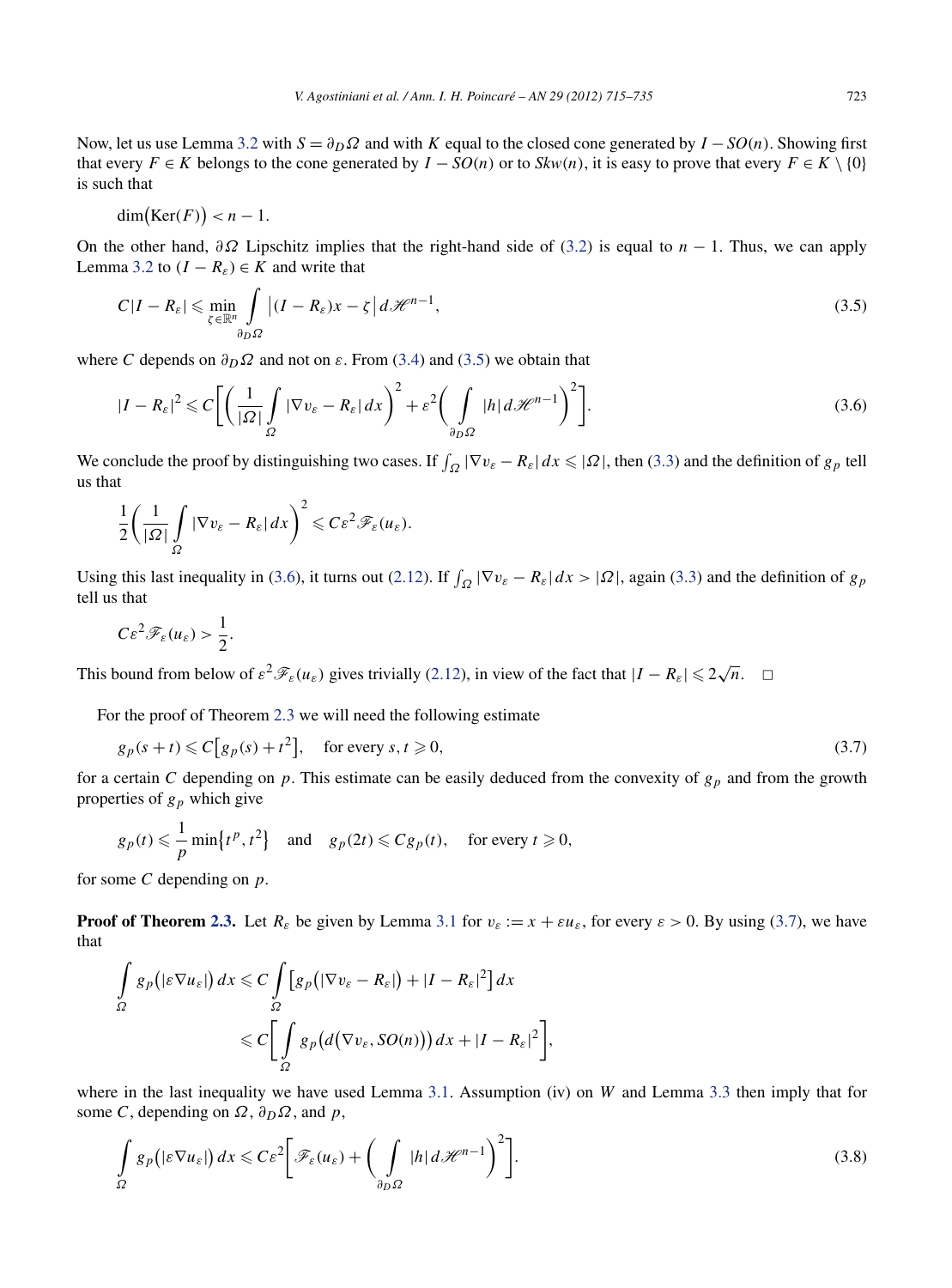<span id="page-9-0"></span>In particular, from [\(3.8\)](#page-8-0) and from the definition of  $g_p$  we obtain

$$
\int_{\{x \in \Omega : \, |\varepsilon \nabla u_{\varepsilon}(x)| \leq 1\}} |\varepsilon \nabla u_{\varepsilon}|^2 dx \leq 2 \int_{\Omega} g_p(|\varepsilon \nabla u_{\varepsilon}|) dx
$$
  

$$
\leq C \varepsilon^2 \bigg[ \mathcal{F}_{\varepsilon}(u_{\varepsilon}) + \bigg( \int_{\partial_D \Omega} |h| d\mathcal{H}^{n-1} \bigg)^2 \bigg],
$$

so that, by Hölder inequality, it turns out

$$
\int_{\{x \in \Omega : \, |\varepsilon \nabla u_{\varepsilon}(x)| \le 1\}} |\varepsilon \nabla u_{\varepsilon}|^p \, dx \le \left( \int_{\{x \in \Omega : \, |\varepsilon \nabla u_{\varepsilon}(x)| \le 1\}} |\varepsilon \nabla u_{\varepsilon}|^2 \, dx \right)^{p/2} |\Omega|^{1 - (p/2)}
$$
\n
$$
\le C \varepsilon^p \left[ \mathcal{F}_{\varepsilon}(u_{\varepsilon}) + \left( \int_{\partial_D \Omega} |h| \, d\mathcal{H}^{n-1} \right)^2 \right]^{p/2}
$$
\n
$$
\le C \varepsilon^p \left[ 1 + \mathcal{F}_{\varepsilon}(u_{\varepsilon}) + \left( \int_{\partial_D \Omega} |h| \, d\mathcal{H}^{n-1} \right)^2 \right]. \tag{3.9}
$$

Note that in (3.9) we have used the fact that

 $t^{p/2} \leq 1 + t$ , for every  $t \geq 0$ .

On the other hand, from [\(A.2\)](#page-17-0) and again from [\(3.8\)](#page-8-0) we obtain that

$$
\int_{\{x \in \Omega : \, |\varepsilon \nabla u_{\varepsilon}(x)| > 1\}} |\varepsilon \nabla u_{\varepsilon}|^p \, dx \leq C \int_{\{x \in \Omega : \, |\varepsilon \nabla u_{\varepsilon}(x)| > 1\}} g_p\big(|\varepsilon \nabla u_{\varepsilon}|\big) \, dx
$$
\n
$$
\leq C \varepsilon^2 \bigg[ \mathcal{F}_{\varepsilon}(u_{\varepsilon}) + \bigg( \int_{\partial_D \Omega} |h| \, d\mathcal{H}^{n-1} \bigg)^2 \bigg]. \tag{3.10}
$$

Inequalities (3.9) and (3.10) imply that [\(2.12\)](#page-3-0) holds.  $\Box$ 

In the next remark we construct a counterexample which shows that Theorem [2.3](#page-3-0) is not true in general for  $p \in (0, 1)$ .

**Remark 3.4.** Let  $p \in (0, 1)$  and consider the simple case in which  $\Omega$  is the open unitary ball  $B(0, 1)$  in  $\mathbb{R}^2$ ,  $W(F) :=$  $g_p(d(F, SO(2)))$  for every  $F \in Lin^+(2)$ ,  $h = 0$ , and  $\mathscr{L} = 0$ . For any  $\varepsilon > 0$  and some  $\alpha > 0$  to be chosen, we introduce the set

$$
S_{\varepsilon} := \left\{ x \in \mathbb{R}^2 \colon \frac{1}{2} < |x| < \frac{1}{2} + \varepsilon^{\alpha} \right\}.
$$

For every  $\varepsilon > 0$  sufficiently small,  $S_{\varepsilon}$  is an open annulus strictly included in  $\Omega$ . We want to define a sequence  ${u_{\varepsilon}} \subseteq W_0^{1,p}$  such that the values  $\mathscr{F}_{\varepsilon}(u_{\varepsilon})$  are equibounded and  $\int_{\Omega} |\nabla u_{\varepsilon}|^p dx \to \infty$  as  $\varepsilon \to 0^+$ . In order to do this, we consider for every  $\varepsilon > 0$  arbitrarily small a function  $\varphi_{\varepsilon} \in C_c^{\infty}(\Omega, \mathbb{R})$  such that  $\text{supp}(\varphi_{\varepsilon}) \subseteq B(0, \frac{1}{2}) \cup S_{\varepsilon}, 0 \le \varphi_{\varepsilon} \le 1$ ,  $\varphi_{\varepsilon} \equiv 1$  on  $B(0, \frac{1}{2})$  and

$$
|\nabla \varphi_{\varepsilon}| \leqslant \frac{C}{\varepsilon^{\alpha}} \quad \text{for some } C \text{ independent of } \varepsilon. \tag{3.11}
$$

Then, we choose  $R \in SO(2) \setminus \{I\}$  and define the function

$$
u_{\varepsilon}(x) := \varphi_{\varepsilon}(x) \frac{R - I}{\varepsilon} x, \quad x \in \Omega,
$$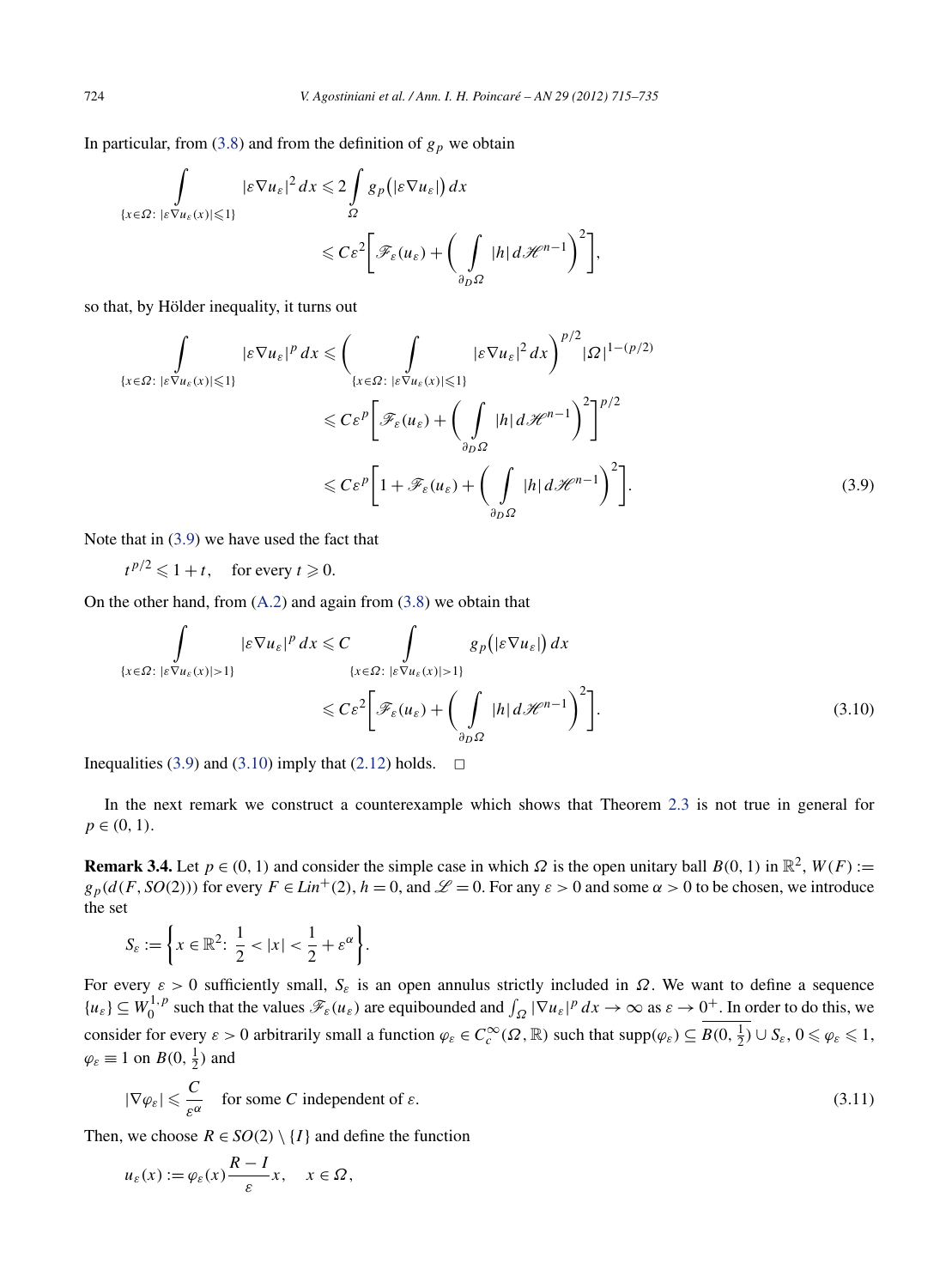<span id="page-10-0"></span>which belongs to  $C^{\infty}$  for every  $\varepsilon > 0$  sufficiently small. Observe that

$$
\int_{\Omega} |\nabla u_{\varepsilon}|^p dx \geq \int_{B(0,\frac{1}{2})} |\nabla u_{\varepsilon}|^p dx = \frac{\pi |R - I|^p}{4\varepsilon^p},
$$

so that  $\int_{\Omega} |\nabla u_{\varepsilon}|^p dx \to \infty$  as  $\varepsilon \to 0^+$  (for every choice of  $\alpha > 0$ ). Now, let us compute

$$
\nabla u_{\varepsilon}(x) = \frac{1}{\varepsilon} \big\{ \varphi_{\varepsilon}(x) (R - I) + \big[ (R - I)x \big] \otimes \nabla \varphi_{\varepsilon}(x) \big\}
$$

and observe that  $\nabla u_{\varepsilon} \equiv 0$  on  $\Omega \setminus [B(0, \frac{1}{2}) \cup S_{\varepsilon}]$ , so that  $d(I + \varepsilon \nabla u_{\varepsilon}, SO(2)) \equiv 0$  on the same set. Thus, recalling that *gp* is increasing, it turns out that

$$
\varepsilon^2 \mathscr{F}_{\varepsilon}(u_{\varepsilon}) \leqslant \int_{B(0, \frac{1}{2}) \cup S_{\varepsilon}} g_p(|I + \varepsilon \nabla u_{\varepsilon} - R|) dx
$$
  
 
$$
\leqslant \int_{S_{\varepsilon}} g_p(|R - I|(1 + |x||\nabla \varphi_{\varepsilon}|)) dx,
$$
 (3.12)

where in the last inequality we have also used the fact that  $\varphi_{\varepsilon} \equiv 1$  on  $B(0, \frac{1}{2})$ . Therefore, from [\(2.2\)](#page-2-0) and (3.12) we obtain that

$$
\mathscr{F}_{\varepsilon}(u_{\varepsilon}) \leqslant \frac{C}{\varepsilon^2} \int\limits_{S_{\varepsilon}} \left(1 + |\nabla \varphi_{\varepsilon}|^p\right) dx,\tag{3.13}
$$

for some *C* independent of  $\varepsilon$ . Using [\(3.11\)](#page-9-0) and noticing that  $|S_{\varepsilon}| = \pi \varepsilon^{\alpha} + o(\varepsilon^{\alpha})$ , (3.13) implies that

$$
\mathscr{F}_{\varepsilon}(u_{\varepsilon}) \leqslant \frac{C}{\varepsilon^2} \Big[ \pi \varepsilon^{\alpha} + o\big(\varepsilon^{\alpha}\big)\Big] \bigg(1 + \frac{1}{\varepsilon^{\alpha p}}\bigg),
$$

so that  $\{\mathscr{F}_{\varepsilon}(u_{\varepsilon})\}$  turns out to be bounded whenever  $\alpha > \frac{2}{1-p}$ .

We end this section with the following corollary.

**Corollary 3.5.** *Under the hypotheses of Theorem [2.3](#page-3-0), the functionals*  $\mathcal{G}_{\varepsilon}$  *are equicoercive in the weak topology of*  $W^{1,p}$ *.* 

**Proof.** Let  $t \in \mathbb{R}$  and  $\{u_{\varepsilon}\}\)$  be a sequence with  $\mathscr{G}_{\varepsilon}(u_{\varepsilon}) \leq t$ , so that  $\{u_{\varepsilon}\} \subseteq W_h^{1,p}$ . Thus, by the definition of  $\mathscr{G}_{\varepsilon}(2.11)$  $\mathscr{G}_{\varepsilon}(2.11)$ , we have

$$
\mathscr{F}_{\varepsilon}(u_{\varepsilon}) \leq t + \mathscr{L}(u_{\varepsilon}).
$$

Theorem [2.3](#page-3-0) implies that for every *ε* sufficiently small

$$
\int_{\Omega} |\nabla u_{\varepsilon}|^p dx \leqslant C \bigg[ 1 + \mathscr{L}(u_{\varepsilon}) + \bigg( \int_{\partial_D \Omega} |h| d\mathscr{H}^{n-1} \bigg)^2 \bigg],
$$

for some *C* independent of *ε*. By Poincaré inequality, this gives

$$
\|u_{\varepsilon}\|_{W^{1,p}}^p \leqslant C\big(\|u_{\varepsilon}\|_{W^{1,p}}+1\big),\tag{3.14}
$$

where *C* now depends also on *h* and *L*. Therefore, since  $p > 1$ , from (3.14) we obtain that  $||u_{\varepsilon}||_{W^{1,p}}$  is bounded.  $\Box$ 

Observe that the proofs of Theorem [2.3,](#page-3-0) Lemma [3.3](#page-7-0) and Corollary 3.5 do not use the fact that  $\partial_D \Omega$  has Lipschitz boundary in *∂Ω* (see Definition [2.1\)](#page-1-0): actually, these results hold under the weaker hypothesis  $\mathcal{H}^{n-1}(\partial_D \Omega) > 0$ .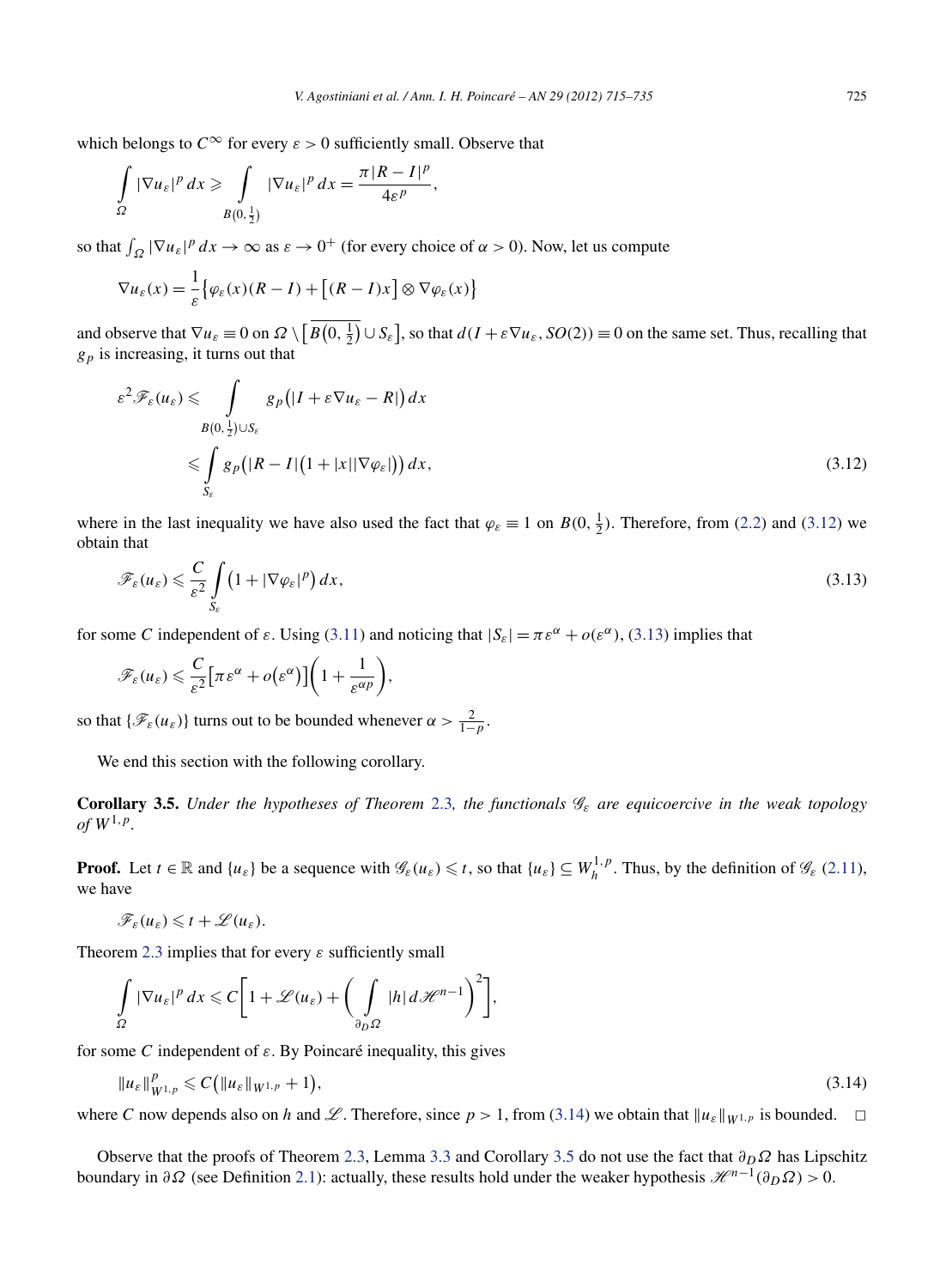# <span id="page-11-0"></span>**4.** *Γ* **-convergence**

Consider a sequence  $\varepsilon_j \to 0^+$  as  $j \to \infty$ . By Theorem [2.3,](#page-3-0) we can characterize the *Γ*-limit in the weak topology of  $W^{1,p}$  in terms of weakly converging sequences (see [\[6, Proposition 8.10\]\)](#page-20-0). In particular, we have that

$$
\mathscr{F}'(u) := \Gamma \cdot \liminf_{j \to \infty} \mathscr{F}_{\varepsilon_j}(u) = \inf \left\{ \liminf_{j \to \infty} \mathscr{F}_{\varepsilon_j}(u_j) : u_j \to u \text{ weakly in } W^{1,p} \right\};
$$
  

$$
\mathscr{F}''(u) := \Gamma \cdot \limsup_{j \to \infty} \mathscr{F}_{\varepsilon_j}(u) = \inf \left\{ \limsup_{j \to \infty} \mathscr{F}_{\varepsilon_j}(u_j) : u_j \to u \text{ weakly in } W^{1,p} \right\}.
$$
 (4.1)

Thus, in order to prove Theorem [2.4,](#page-3-0) we will show that  $\mathscr{F}(u) \geq \mathscr{F}''(u)$  and  $\mathscr{F}(u) \leq \liminf_{j \to \infty} \mathscr{F}_{\varepsilon_j}(u_j)$ , for every  $u \in W^{1,p}$  and every  $u_i \rightarrow u$  weakly in  $W^{1,p}$ .

**Proof of Theorem [2.4.](#page-3-0)** (I) We want to show that  $\mathcal{F}(u) \geq \mathcal{F}''(u)$ . Consider the nontrivial case  $\mathcal{F}(u) < \infty$ , so that  $u \in W_h^{1,2}$  and

$$
\mathscr{F}(u) = \frac{1}{2} \int_{\Omega} D^2 W(I) [e(u)]^2 dx.
$$

Suppose first  $u \in W^{1,\infty}$ . The boundedness of  $\nabla u$  and assumption (ii) on *W*, together with the fact that  $W(I) = 0$  and  $DW(I) = 0$ , imply that

$$
\lim_{j \to \infty} \frac{1}{\varepsilon_j^2} W\big(I + \varepsilon_j \nabla u(x)\big) = \frac{1}{2} D^2 W(I) \big[\nabla u(x)\big]^2, \quad \text{for a.e. } x \in \Omega,
$$

and that there exists  $C > 0$  such that for every  $\varepsilon_j > 0$  sufficiently small

$$
W(I + \varepsilon_j \nabla u) \leqslant \varepsilon_j^2 C |\nabla u|^2, \quad \text{a.e. in } \Omega.
$$

Then, by dominated convergence and by [\(2.3\)](#page-2-0), we obtain

$$
\lim_{j \to \infty} \frac{1}{\varepsilon_j^2} \int\limits_{\Omega} W(I + \varepsilon_j \nabla u) \, dx = \frac{1}{2} \int\limits_{\Omega} D^2 W(I) \big[ e(u) \big]^2 \, dx.
$$

Therefore, by (4.1),

$$
\mathscr{F}(u) = \lim_{j \to \infty} \mathscr{F}_{\varepsilon_j}(u) \geq \mathscr{F}''(u). \tag{4.2}
$$

Consider now the general case  $u \in W_h^{1,2}$ . Since  $\partial_D \Omega$  has Lipschitz boundary in  $\partial \Omega$ , from Proposition [A.2](#page-19-0) we have that there exists a sequence  $\{u_k\} \subseteq W_h^{1,\infty}$  such that  $u_k \to u$  strongly in  $W^{1,2}$ , as  $k \to \infty$ . Observe that by (4.2) we have  $\mathcal{F}''(u_k) \leq \mathcal{F}(u_k)$  for every *k*. Thus, by the weak lower semicontinuity of  $\mathcal{F}''$  in  $W^{1,p}$  and the strong continuity of  $\mathscr{F}$  in  $W_h^{1,2}$ , it turns out that

$$
\mathscr{F}(u) = \lim_{k \to \infty} \mathscr{F}(u_k) \geq \liminf_{k \to \infty} \mathscr{F}''(u_k) \geq \mathscr{F}''(u).
$$

(II) We want to prove that, if  $u_j \rightharpoonup u$  weakly in  $W^{1,p}$ , then  $\mathscr{F}(u) \leq \liminf_j \mathscr{F}_{\varepsilon_j}(u_j)$ . Consider the nontrivial case  $\liminf_{j\to\infty} \mathscr{F}_{\varepsilon_j}(u_j) < \infty$  so that, up to a subsequence, we can suppose  $\{\mathscr{F}_{\varepsilon_j}(u_j)\}$  bounded and, in particular,  $\{u_j\} \subseteq W_h^{1,p}$ . Let  $1_{B_j}$  be the characteristic function of  $B_j$ , where

$$
B_j := \left\{ x \in \Omega : \left| \nabla u_j(x) \right| \leqslant \frac{1}{\sqrt{\varepsilon_j}} \right\}.
$$
\n
$$
(4.3)
$$

**Claim 1.** We have that  $\{1_B, \nabla u_j\}$  is bounded in  $L^2$ .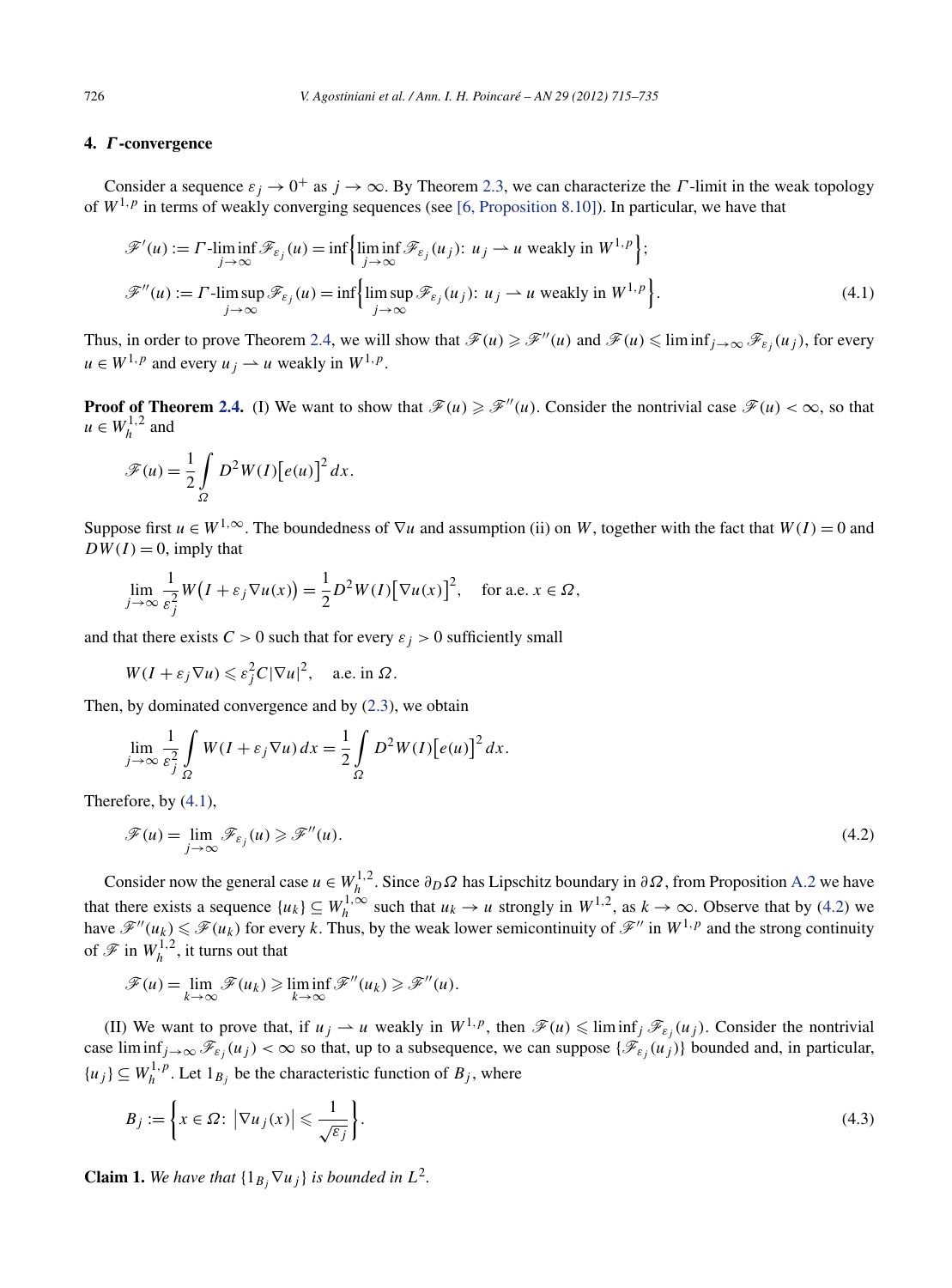**Proof.** By Lemma [3.1](#page-6-0) and by the growth hypothesis on *W* we have that for every *j* there exists  $R_j \in SO(n)$  such that

$$
\int_{\Omega} g_p(|I + \varepsilon_j \nabla u_j(x) - R_j|) dx \leq \varepsilon_j^2 C \mathcal{F}_{\varepsilon_j}(u_j) \leqslant C \varepsilon_j^2,
$$
\n(4.4)

where the last inequality follows from the boundedness of  $\{\mathscr{F}_{\varepsilon_i}(u_j)\}$ . Considering the set

$$
A_j := \{ x \in \Omega : \left| I + \varepsilon_j \nabla u_j(x) - R_j \right| \leq 3\sqrt{n} \},
$$

it is easy to check that  $B_j \subseteq A_j$  for every *j* large enough, so that

$$
\int_{B_j} |\nabla u_j|^2 dx \leqslant \frac{2}{\varepsilon_j^2} \int_{A_j} \left( |\varepsilon_j \nabla u_j + I - R_j|^2 + |I - R_j|^2 \right) dx. \tag{4.5}
$$

Therefore, by using  $(A.1)$  and the definition of  $A_i$ , from  $(4.5)$  we obtain that

$$
\int_{B_j} |\nabla u_j|^2 dx \leqslant \frac{C}{\varepsilon_j^2} \int_{A_j} \left[ g_p \left( |\varepsilon_j \nabla u_j + I - R_j| \right) + |I - R_j|^2 \right] dx
$$
\n
$$
\leqslant C \left( 1 + \frac{|I - R_j|^2}{\varepsilon_j^2} \right),\tag{4.6}
$$

where in the last inequality we have used (4.4) and *C* depends on  $\Omega$  and  $p$ . Since { $\mathcal{F}(u_i)$ } is bounded, Lemma [3.3](#page-7-0) tells us that  $|I - R_j|^2 / \varepsilon_j^2$  is bounded. This fact, together with (4.6), gives the claim.  $\Box$ 

**Claim 2.**  $\nabla u \in L^2$  *and, up to a subsequence, we have that* 

$$
1_{B_j} \nabla u_j \rightharpoonup \nabla u
$$
 weakly in  $L^2$ .

**Proof.** By Claim 1, we have that, up to a subsequence,

$$
1_{B_j} \nabla u_j \rightharpoonup v \quad \text{weakly in } L^2,\tag{4.7}
$$

for some  $v \in L^2$ . Let us prove that

$$
1_{B_j^c} \nabla u_j \to 0 \quad \text{strongly in } L^{\alpha}, \tag{4.8}
$$

for every  $\alpha \in [1, p)$ . We first observe that  $|B_j^c| \to 0$ , by Chebyshev inequality. Taking into account the boundedness of  $\{u_i\}$  in  $W^{1,p}$ , by Hölder inequality we obtain

$$
\int_{\Omega} |1_{B_j^c} \nabla u_j|^{\alpha} dx \leqslant \left( \int_{\Omega} |\nabla u_j|^p dx \right)^{\alpha/p} \left|B_j^c\right|^{(p-\alpha)/p} \leqslant C \left|B_j^c\right|^{(p-\alpha)/p} \to 0,
$$

which proves  $(4.8)$ .

The weak convergence of *u<sub>j</sub>* to *u* in  $W^{1,p}$  implies also that  $\nabla u_j \to \nabla u$  weakly in  $L^\alpha$ , for every  $\alpha \in [1, p)$ . This fact, together with (4.8), gives that

$$
1_{B_j} \nabla u_j = (\nabla u_j - 1_{B_j^c} \nabla u_j) \to \nabla u \quad \text{weakly in } L^{\alpha},\tag{4.9}
$$

for every  $\alpha \in [1, p)$ . By (4.7) and (4.9) we conclude that  $\nabla u = v \in L^2$  and Claim 2 follows.  $\Box$ 

From assumptions (ii) and (iii) on *W* it is easy to show that

$$
W(I + F) \geq \frac{1}{2}D^2W(I)[F]^2 - \eta(|F|)|F|^2, \quad \text{for every } F \in \mathbb{R}^{n \times n},
$$

where *η* is an increasing function on  $[0, \infty)$  such that  $\eta(t) \to 0$  as  $t \to 0^+$ . Therefore, we can write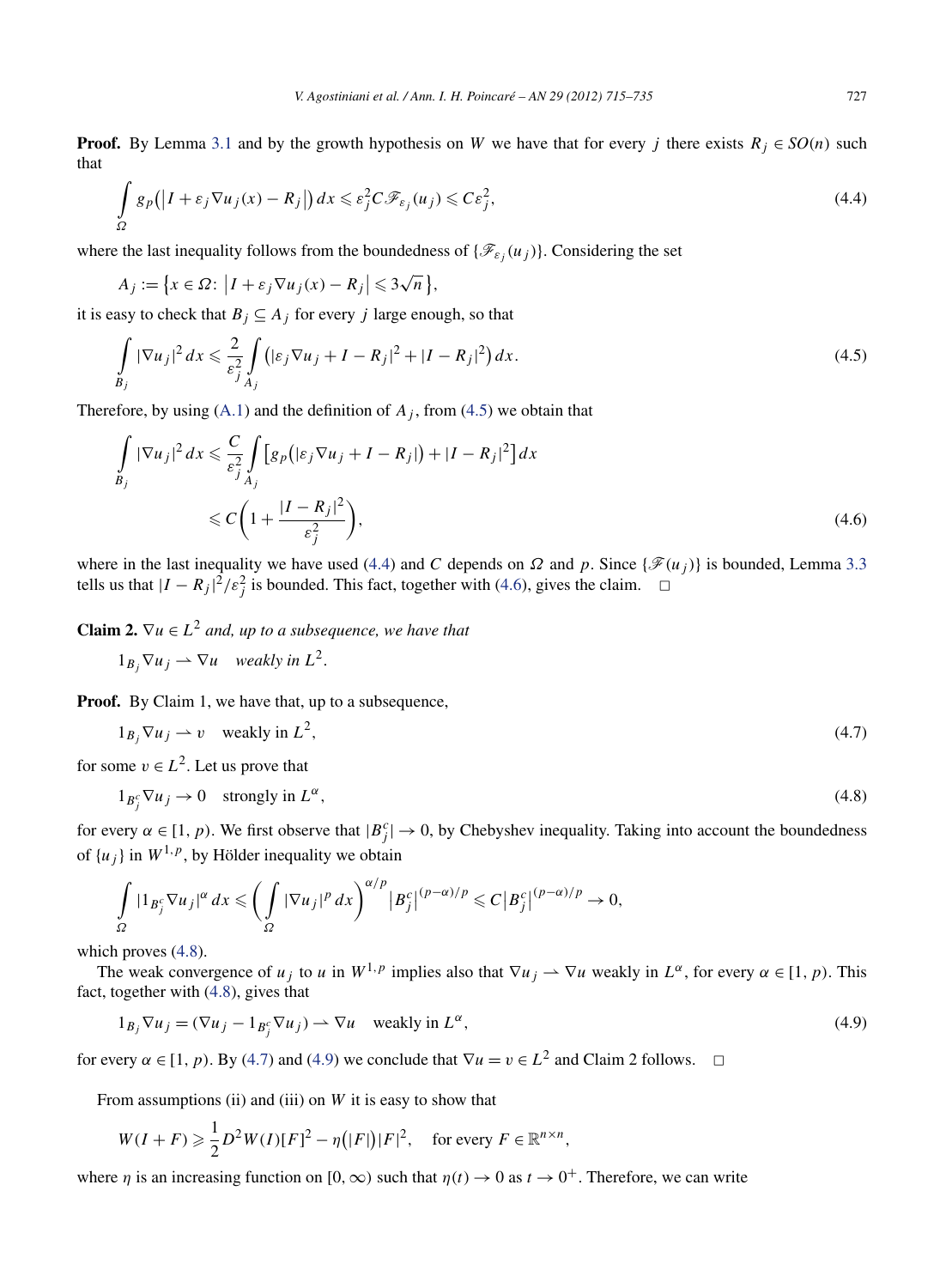<span id="page-13-0"></span>
$$
\mathscr{F}_{\varepsilon_j}(u_j) \ge \int\limits_{B_j} \left\{ \frac{1}{2} D^2 W(I) \left[ e(u_j) \right]^2 - \eta \left( \varepsilon_j |\nabla u_j| \right) |\nabla u_j|^2 \right\} dx
$$
\n
$$
\ge \int\limits_{\Omega} \left\{ \frac{1}{2} D^2 W(I) \left[ 1_{B_j} e(u_j) \right]^2 - \eta \left( \sqrt{\varepsilon_j} \right) 1_{B_j} |\nabla u_j|^2 \right\} dx,
$$
\n(4.10)

where in the last inequality we have used the definition of  $B_j$  and the monotonicity of  $\eta$ . Thus, from (4.10) we obtain that

$$
\liminf_{j \to \infty} \mathcal{F}_{\varepsilon_j}(u_j) \geq \frac{1}{2} \liminf_{j \to \infty} \int_{\Omega} D^2 W(I) \left[ 1_{B_j} e(u_j) \right]^2 dx - \lim_{j \to \infty} \eta(\sqrt{\varepsilon_j}) \int_{\Omega} 1_{B_j} |\nabla u_j|^2 dx
$$
\n
$$
= \frac{1}{2} \liminf_{j \to \infty} \int_{\Omega} D^2 W(I) \left[ 1_{B_j} e(u_j) \right]^2 dx \tag{4.11}
$$

$$
\geqslant \frac{1}{2} \int_{\Omega} D^2 W(I) \big[ e(u) \big]^2 dx,
$$
\n(4.12)

where (4.11) follows from Claim 1 and from the convergence of  $\eta(\sqrt{\varepsilon_i})$  to 0, while (4.12) is deduced from Claim 2 and from the lower semicontinuity of

$$
w \mapsto \frac{1}{2} \int_{\Omega} D^2 W(I) [w]^2
$$

in the weak topology of  $L^2$ , which is a consequence of [\(2.3\)](#page-2-0) and [\(2.4\)](#page-2-0). In order to conclude the proof, it remains to show that  $u \in W_h^{1,2}$ , so that from (4.12) we have  $\liminf_{j \to \infty} \mathscr{F}_{\varepsilon_j}(u_j) \geq \mathscr{F}(u)$ . We already know, from Claim 2, that  $\nabla u \in L^2$ . Since *u* is at least in  $L^1$ , it is easy to show, by using Sobolev embeddings, that  $u \in L^2$ . Therefore,  $u \in W^{1,2}$ . Since  $u_j \rightharpoonup u$  weakly in  $W^{1,p}$  and  $\{u_j\} \subseteq W_h^{1,p}$ , we have  $u \in W_h^{1,p}$ . Thus,  $u \in W_h^{1,p} \cap W_h^{1,2} = W_h^{1,2}$ .  $\Box$ 

**Remark 4.1.** In the case  $p = 2$ , one can prove a slightly different version of Theorems [2.2](#page-3-0) and [2.4,](#page-3-0) assuming only that  $\partial_D \Omega$  is a subset of  $\partial \Omega$  with  $\mathcal{H}^{n-1}(\partial_D \Omega) > 0$ , as in [\[5\].](#page-20-0) In this case, in the definitions of the functionals [\(2.9\)](#page-3-0)–[\(2.11\)](#page-3-0) the space  $W_h^{1,2}$  has to be replaced by the closure of  $W_h^{1,\infty}$  in  $W_1^{1,2}$ .

## **5. Convergence of minimizers**

Recall that a family  $\mathscr{F} := \{f\} \subseteq L^1(\Omega)$  is *equiintegrable* if for every  $\eta > 0$  there exists  $M_\eta > 0$  such that

$$
\int_{\{x \in \Omega : |f(x)| > M_{\eta}\}} |f| dx < \eta, \quad \text{for every } f \in \mathcal{F}.\tag{5.1}
$$

Equivalently,  $\mathscr F$  is equiintegrable if for every  $\eta > 0$  there exists  $\delta_\eta > 0$  such that, if  $A \subseteq \Omega$  and  $|A| < \delta_\eta$ , then

$$
\int_{A} |f| dx < \eta, \quad \text{for every } f \in \mathcal{F}.
$$
\n(5.2)

The following criterion of equiintegrability will be useful.

**Lemma 5.1.** *The family*  $\mathcal{F} := \{f\} \subseteq L^1$  *is equiintegrable if and only if for every*  $\eta > 0$  *there exists*  $M_\eta > 0$  *and*  $p \in (1, \infty]$  *such that any*  $f \in \mathcal{F}$  *can be written as* 

$$
f = g + h, \quad \text{with } \|g\|_{L^1} < \eta \text{ and } \|h\|_{L^p} < M_\eta. \tag{5.3}
$$

**Proof.** Suppose  $\mathcal F$  equiintegrable, so that, for every  $\eta > 0$ , there exists  $M_\eta > 0$  such that (5.1) holds. By setting

$$
g := f 1_{\{|f| > M_{\eta}\}}
$$
 and  $h := f 1_{\{|f| \le M_{\eta}\}}$ ,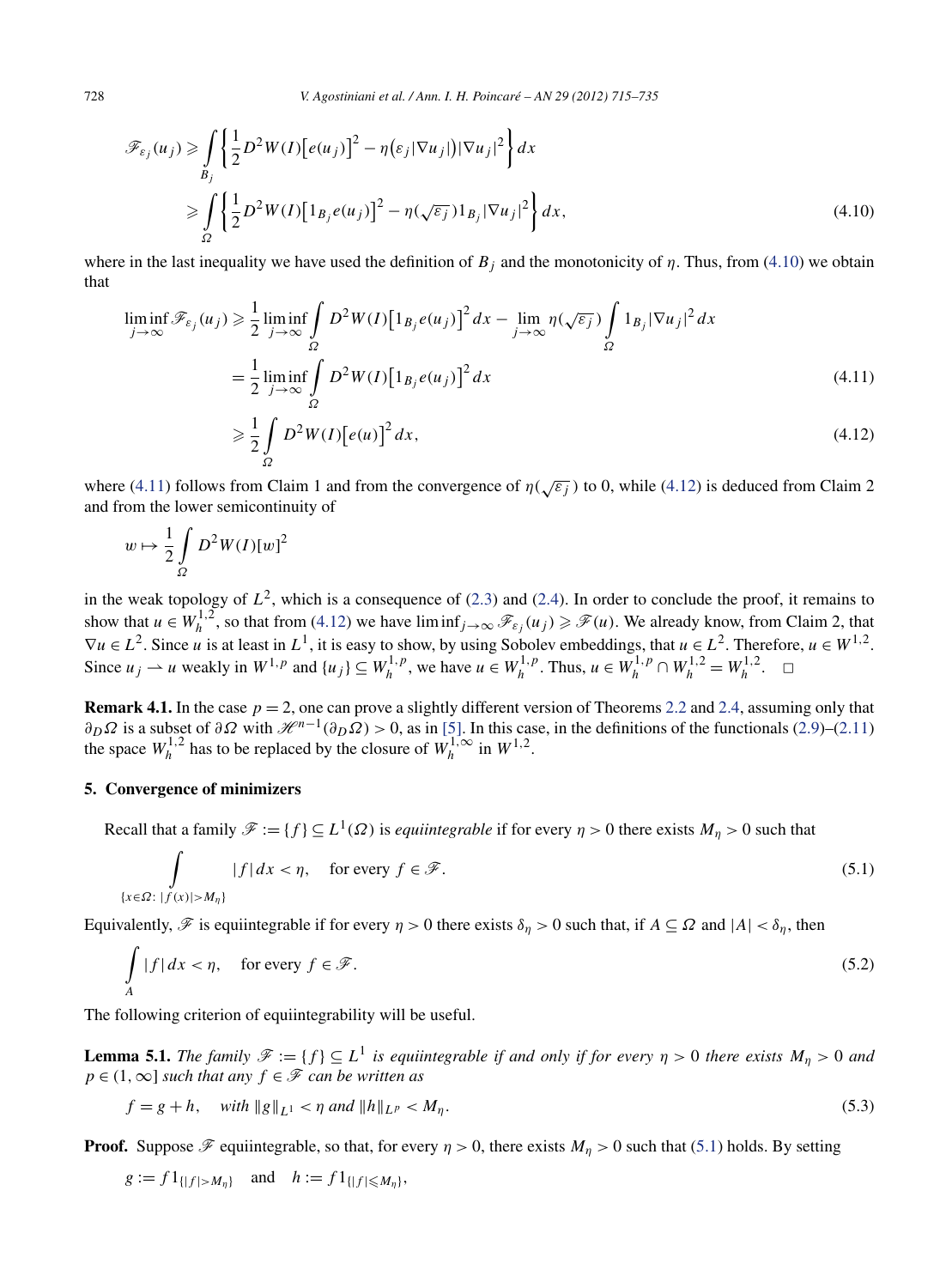<span id="page-14-0"></span>we have that  $f = g + h$  and

$$
\|g\|_{L^1} = \int_{\{|f| > M_\eta\}} |f| \, dx < \eta, \qquad \|h\|_{L^p}^p \leqslant |\Omega| M_\eta^p.
$$

Conversely, assume [\(5.3\)](#page-13-0). We want to prove that, for every  $\eta > 0$ , there exists  $\delta_{\eta} > 0$  such that [\(5.2\)](#page-13-0) holds, whenever  $|A| < \delta_{\eta}$ . By hypothesis, for every  $f \in \mathcal{F}$  there exist *g*, *h*, and  $p \in (1, \infty]$  such that [\(5.3\)](#page-13-0) holds with  $\frac{\eta}{2}$  in place of  $\eta$ . Thus, by using Hölder inequality, we have that

$$
\int_{A} |f| dx \leq \int_{A} |g| dx + \int_{A} |h| dx < \frac{\eta}{2} + M_{\eta/2} |A|^{(p-1)/p},
$$

so that, by imposing  $\delta_{\eta} := (\frac{\eta}{2M_{\eta/2}})^{p/(p-1)}$ , we can conclude.  $\Box$ 

In the next proof, we will make use of *Vitali's Convergence Theorem*: if  $\{f_i\}$  is a sequence of equiintegrable functions on  $\Omega$  which converges pointwise to a function  $f$ , then

$$
f \in L^1
$$
 and  $f_j \to f$  in  $L^1$ .

Moreover, we will use the following result of geometric rigidity, for which we refer to [\[4\].](#page-20-0)

**Theorem 5.2.** Let  $1 < p_1 < p_2 < \infty$ . There exists  $C = C(\Omega, p_1, p_2) > 0$  with the following property: for every  $v \in W^{1,1}$  *with* 

 $d(\nabla v, SO(n)) = f_1 + f_2$  *a.e. in*  $\Omega$ *, and*  $f_i \in L^{p_i}$ *, i* = 1*,* 2*,* 

*there exist*  $g_i \in L^{p_i}$ ,  $i = 1, 2$ , and a constant rotation  $R \in SO(n)$  such that

 $\nabla v = R + g_1 + g_2$ , *a.e.* in  $\Omega$ , with  $||g_i||_{L^{p_i}} \leq C ||f_i||_{L^{p_i}}$ ,  $i = 1, 2$ .

**Proof of Theorem [2.5.](#page-4-0)** Let  $\{u_j\}$  be a recovery sequence for  $u \in W_h^{1,2}$ . In order to prove that  $\{u_j\}$  converges to *u* strongly in  $W^{1,p}$ , we show that

(i) 
$$
e(u_j)1_{B_j} \to e(u)
$$
 strongly in  $L^2$ ,

(ii) 
$$
\left\{ \frac{d^p(I + \varepsilon_j \nabla u_j, SO(n))}{\varepsilon_j^p} \right\}
$$
 is equi integrable,

(iii)  $|\nabla u_j|^p$  is equiintegrable,

where  $B_j$  is the set defined in [\(4.3\)](#page-11-0). Once (i) and (iii) are proved ((ii) is an intermediate step to prove (iii)), we can conclude as follows. From (i) we have that, up to a subsequence,

$$
e(u_j)1_{B_j} \to e(u) \quad \text{a.e. in } \Omega. \tag{5.4}
$$

Moreover,  $e(u_j)1_{B_j^c} \to 0$  strongly in  $L^1$  by Hölder inequality:

$$
\int_{B_j^c} |e(u_j)| dx \leqslant ||e(u_j)||_{L^p} |B_j^c|^{(p-1)/p} \to 0,
$$
\n(5.5)

where we have used the boundedness of  $\{u_j\}$ , which implies  $|B_j^c| \to 0$  by Chebyshev inequality. Thus, by (5.4) and (5.5), we have that, up to a further subsequence,

$$
e(u_j) = e(u_j)1_{B_j} + e(u_j)1_{B_j^c} \to e(u) \quad \text{a.e. in } \Omega.
$$
 (5.6)

Let us apply Vitali's Convergence Theorem to the functions  $f_j := |e(u_j) - e(u)|^p$  and  $f = 0$ . Since  $f_j \to f$  a.e. in  $\Omega$ by (5.6) and  $\{f_i\}$  is equiintegrable by (iii), we obtain that

$$
e(u_j) \to e(u) \quad \text{in } L^p.
$$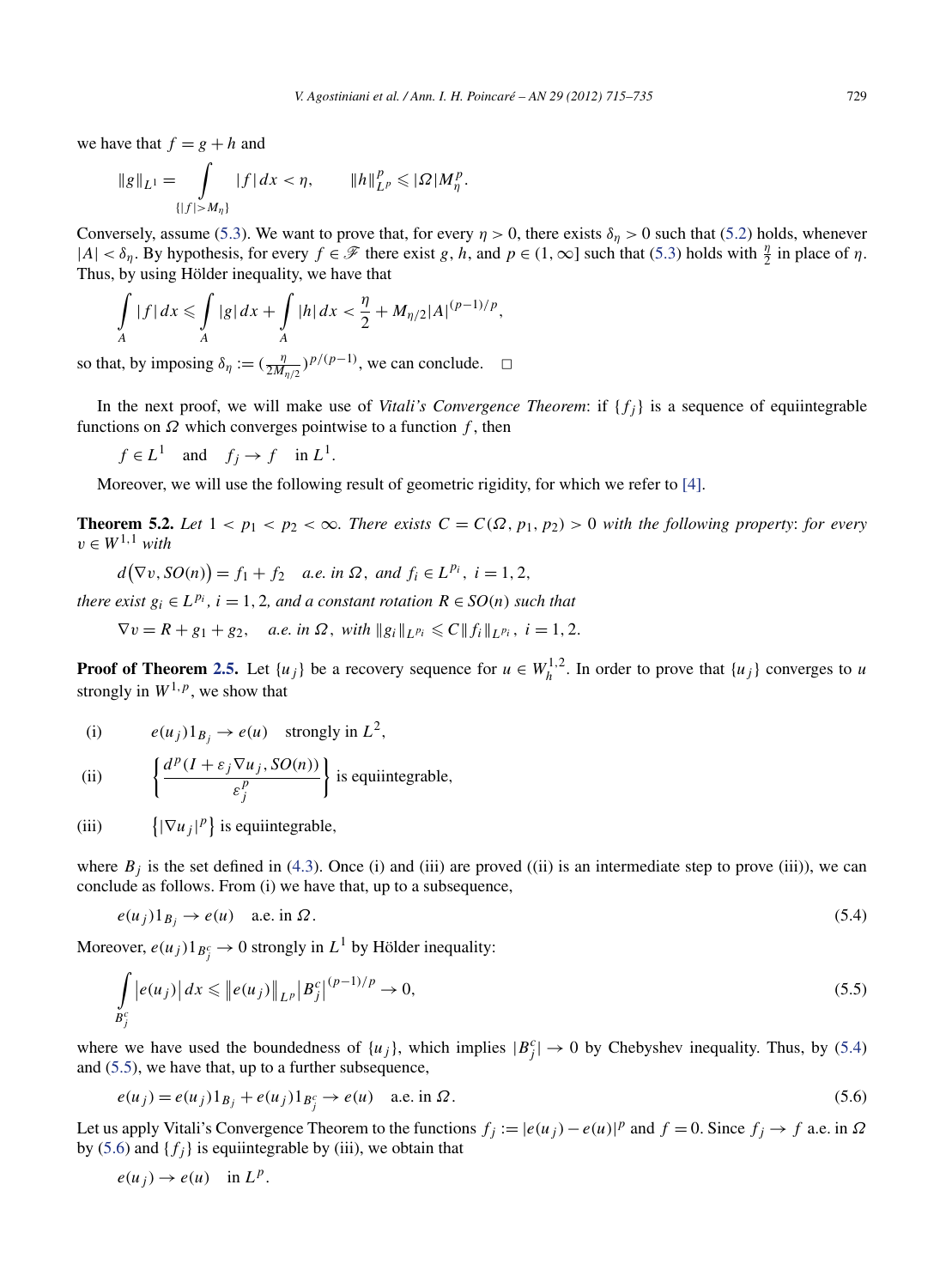<span id="page-15-0"></span>Observe that, by the hypothesis  $\mathcal{F}_{\varepsilon_i}(u_j) \to \mathcal{F}(u) < \infty$ ,  $u_j = h$  on  $\partial_D \Omega$  for every *j*, thus it is sufficient to apply *Korn's inequality* to deduce that  $u_j \rightarrow u$  strongly in  $W^{1,p}$ .

We now prove (i)–(iii). Let us set, for every  $j$ ,

 $v_j := x + \varepsilon_j u_j$ , for a.e.  $x \in \Omega$ .

*Proof of* (i). As shown in the proof of Theorem [2.4,](#page-3-0) the boundedness of  $\{\mathcal{F}(u_i)\}$  for every *j* sufficiently large implies that, up to a subsequence, the sequence  $\{1_{B_i} \nabla u_j\}$  converges to  $\nabla u$  weakly in  $L^2$ , and

$$
\lim_{j \to \infty} \mathscr{F}_{\varepsilon_j}(u_j) \ge \limsup_{j \to \infty} \frac{1}{\varepsilon_j^2} \int_{B_j} W(\nabla v_j) dx \ge \limsup_{j \to \infty} \int_{\Omega} \frac{1}{2} D^2 W(I) \big[ e(u_j) 1_{B_j} \big]^2 dx,
$$
  

$$
\liminf_{j \to \infty} \frac{1}{\varepsilon_j^2} \int_{B_j} W(\nabla v_j) dx \ge \liminf_{j \to \infty} \int_{\Omega} \frac{1}{2} D^2 W(I) \big[ e(u_j) 1_{B_j} \big]^2 dx \ge \mathscr{F}(u).
$$

Since  $\mathcal{F}_{\varepsilon_i}(u_i) \to \mathcal{F}(u)$ , it turns out that

$$
\frac{1}{\varepsilon_j^2} \int\limits_{B_j} W(\nabla v_j) \, dx \to \frac{1}{2} \int\limits_{\Omega} D^2 W(I) \big[ e(u) \big]^2 \, dx,\tag{5.7}
$$
\n
$$
\int\limits_{\Omega} D^2 W(I) \big[ e(u_j) 1_{B_j} \big]^2 \, dx \to \int\limits_{\Omega} D^2 W(I) \big[ e(u) \big]^2 \, dx.
$$

The latter, together with the positive definiteness of  $D^2W(I)$  on symmetric matrices and the weak convergence of  ${1_B}_i e(u_j)$ } to  $e(u)$  in  $L^2$ , proves (i).

*Proof of* (ii). Let us write

$$
\frac{1}{\varepsilon_j^p}d^p(\nabla v_j, SO(n)) = \frac{1}{\varepsilon_j^p}d^p(\nabla v_j, SO(n))(1_{B_j} + 1_{B_j^c}),\tag{5.8}
$$

and prove that both terms of the sum in (5.8) are equiintegrable. Observe that

$$
d(\nabla v_j, SO(n)) \le d(\nabla v_j, I + \varepsilon_j skw(\nabla u_j)) + d(I + \varepsilon_j skw(\nabla u_j), SO(n))
$$
  
=  $\varepsilon_j |e(u_j)| + d(I + \varepsilon_j skw(\nabla u_j), SO(n)).$  (5.9)

Since  $\varepsilon_j$  *skw*( $\nabla u_j$ ) is an element of the tangent space to the  $C^\infty$  manifold  $SO(n)$  at *I*, we have that

$$
d(I + \varepsilon_j skw(\nabla u_j), SO(n)) \leqslant C\varepsilon_j^2 |skw(\nabla u_j)|^2 \leqslant C\varepsilon_j^2 |\nabla u_j|^2,
$$
\n(5.10)

for every  $\varepsilon_j$  small enough. Inequalities (5.9) and (5.10) imply that

$$
\frac{1}{\varepsilon_j^p}d^p(\nabla v_j, SO(n)) \leq 2^p\{|e(u_j)|^p + C\varepsilon_j^p|\nabla u_j|^{2p}\}.
$$
\n(5.11)

Now, by using the definition of  $B_j$  and writing

$$
|\nabla u_j|^{2p} 1_{B_j} = |\nabla u_j|^p |\nabla u_j|^p 1_{B_j} \leq \frac{1}{\varepsilon_j^{p/2}} |\nabla u_j|^p 1_{B_j},
$$

from  $(5.11)$  we obtain that

$$
\frac{1}{\varepsilon_j^p}d^p(\nabla v_j, SO(n))1_{B_j}\leq 2^p\big\{\big|e(u_j)1_{B_j}\big|^p+C\varepsilon_j^{p/2}|\nabla u_j1_{B_j}|^p\big\}.
$$

This last inequality gives that

$$
\frac{1}{\varepsilon_j^p}d^p(\nabla v_j, SO(n))1_{B_j}
$$
 is equi integrable,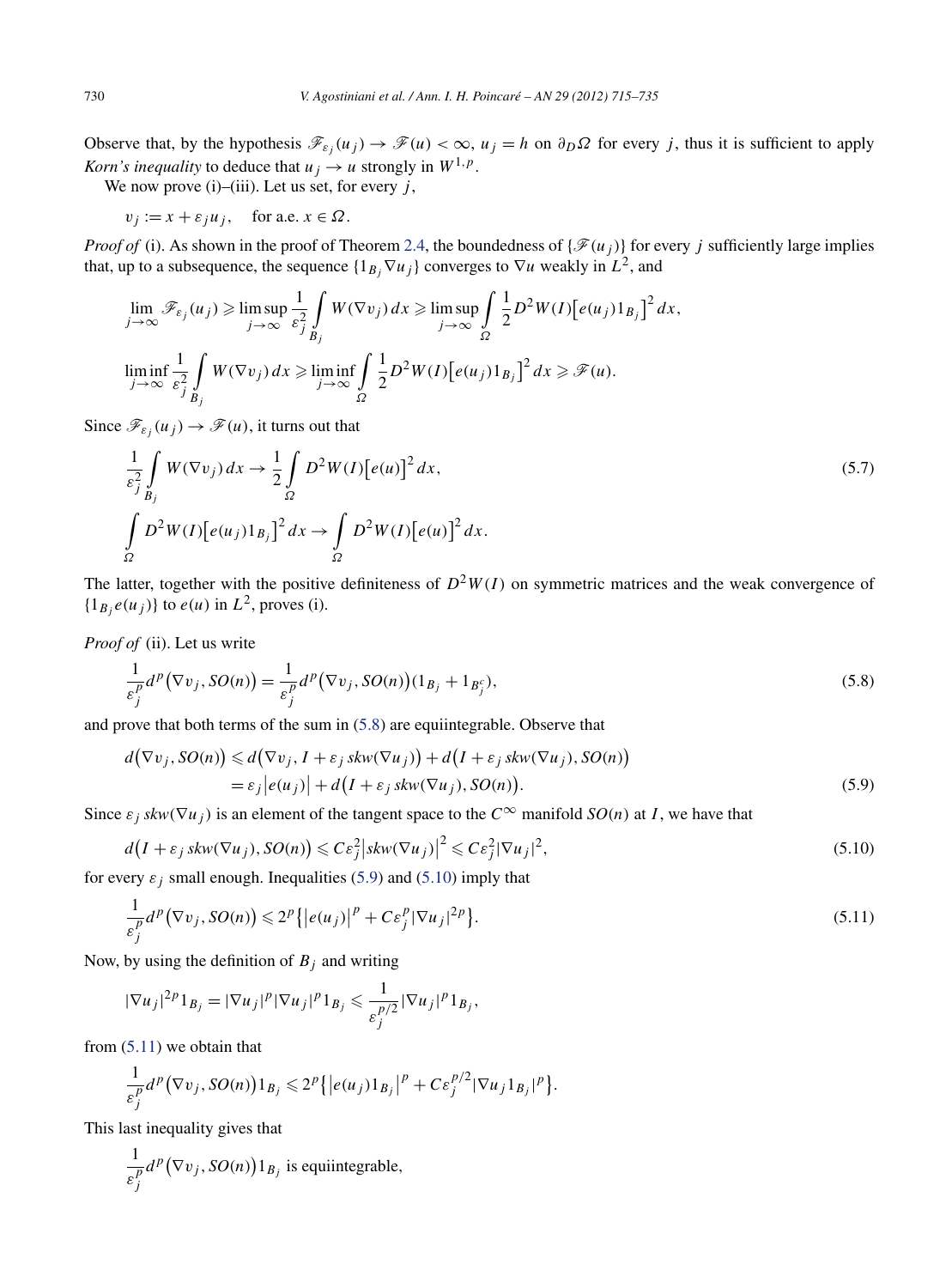<span id="page-16-0"></span>in view of (i) and of the fact that  $\{\nabla u_j 1_{B_j}\}$  converges weakly in  $L^2$ . It remains to prove that  $\{\frac{1}{\varepsilon_j^p}d^p(\nabla v_j, SO(n))1_{B_j^c}\}$ is equiintegrable. Indeed, it turns out that

$$
\frac{1}{\varepsilon_j^p} \int\limits_{B_j^c} d^p (\nabla v_j, SO(n)) dx \to 0. \tag{5.12}
$$

In order to see this, we use the fact that

$$
\frac{1}{\varepsilon_j^2} \int\limits_{B_j^c} W(\nabla v_j) \, dx \to 0,\tag{5.13}
$$

which descends from [\(5.7\)](#page-15-0) and from the convergence of  $\{\mathscr{F}_{\varepsilon_i}(u_j)\}\$  to  $\mathscr{F}(u)$ . By the growth hypothesis on *W* and by the inequality  $t^p \le t^2 + 1$ , for  $t \ge 0$ , it is easy to show that

$$
\frac{1}{\varepsilon^p}d^p\big(I+\varepsilon F, SO(n)\big) \leqslant \frac{2}{\varepsilon^2}W(I+\varepsilon F) + 1, \quad \text{for every } F \in \mathbb{R}^{n \times n} \text{ and } \varepsilon \in (0,1),
$$

so that

$$
\frac{1}{\varepsilon_j^p}\int\limits_{B_j^c}d^p(\nabla v_j,SO(n))\,dx\leqslant \frac{2}{\varepsilon_j^2}\int\limits_{B_j^c}W(\nabla v_j)\,dx+\big|B_j^c\big|.
$$

This last inequality, together with (5.13) and the fact that  $|B_j^c| \to 0$ , implies (5.12).

*Proof of* (iii). For every  $M > 0$  and every *j*, we set

$$
E_M^j := \left\{ x \in \Omega : d^p(\nabla v_j(x), SO(n)) \geqslant \varepsilon_j^p M \right\}.
$$

Let us fix  $q > p$ . By using (ii), it is easy to show that for every  $\eta > 0$  there exists  $M_\eta > 0$  with the following property. If

$$
f_1^j := d(\nabla v_j, SO(n))1_{E^j_{M_\eta}}
$$
 and  $f_2^j := d(\nabla v_j, SO(n))1_{(E^j_{M_\eta})^c}$ ,

then  $f_1^j \in L^p$ ,  $f_2^j \in L^q$ ,  $d(\nabla v_j, SO(n)) = f_1^j + f_2^j$ , and

$$
\|f_1^j\|_{L^p}^p < \eta \varepsilon_j^p, \qquad \|f_2^j\|_{L^q}^q \leqslant |\Omega| M_\eta^{q/p} \varepsilon_j^q. \tag{5.14}
$$

Applying Theorem [5.2,](#page-14-0) it turns out that for every *j* there exists  $R_j \in SO(n)$  such that  $\nabla v_j = R_j + g_1^j + g_2^j$  a.e. in  $\Omega$ , with

$$
\|g_1^j\|_{L^p} \leqslant C \|f_1^j\|_{L^p}, \qquad \|g_2^j\|_{L^q} \leqslant C \|f_2^j\|_{L^q}.
$$
\n(5.15)

In particular,

$$
\frac{1}{\varepsilon_j^p} |\nabla v_j - R_j|^p \leqslant \left(\frac{2}{\varepsilon_j}\right)^p \left(|g_1^j|^p + |g_2^j|^p\right) \tag{5.16}
$$

and, due to (5.14) and (5.15),

$$
\frac{1}{\varepsilon_j^p} \int\limits_{\Omega} |g_1^j|^p \, dx < C\eta, \qquad \frac{1}{\varepsilon_j^p} \bigg( \int\limits_{\Omega} |g_2^j|^{p\alpha} \, dx \bigg)^{1/\alpha} < C M_\eta, \tag{5.17}
$$

for  $\alpha = \frac{q}{p} > 1$ . Therefore, by considering (5.16) and (5.17), and using Lemma [5.1,](#page-13-0) we have that

$$
\left\{ \frac{|\nabla v_j - R_j|^p}{\varepsilon_j^p} \right\} \text{ is equi integrable.}
$$
\n(5.18)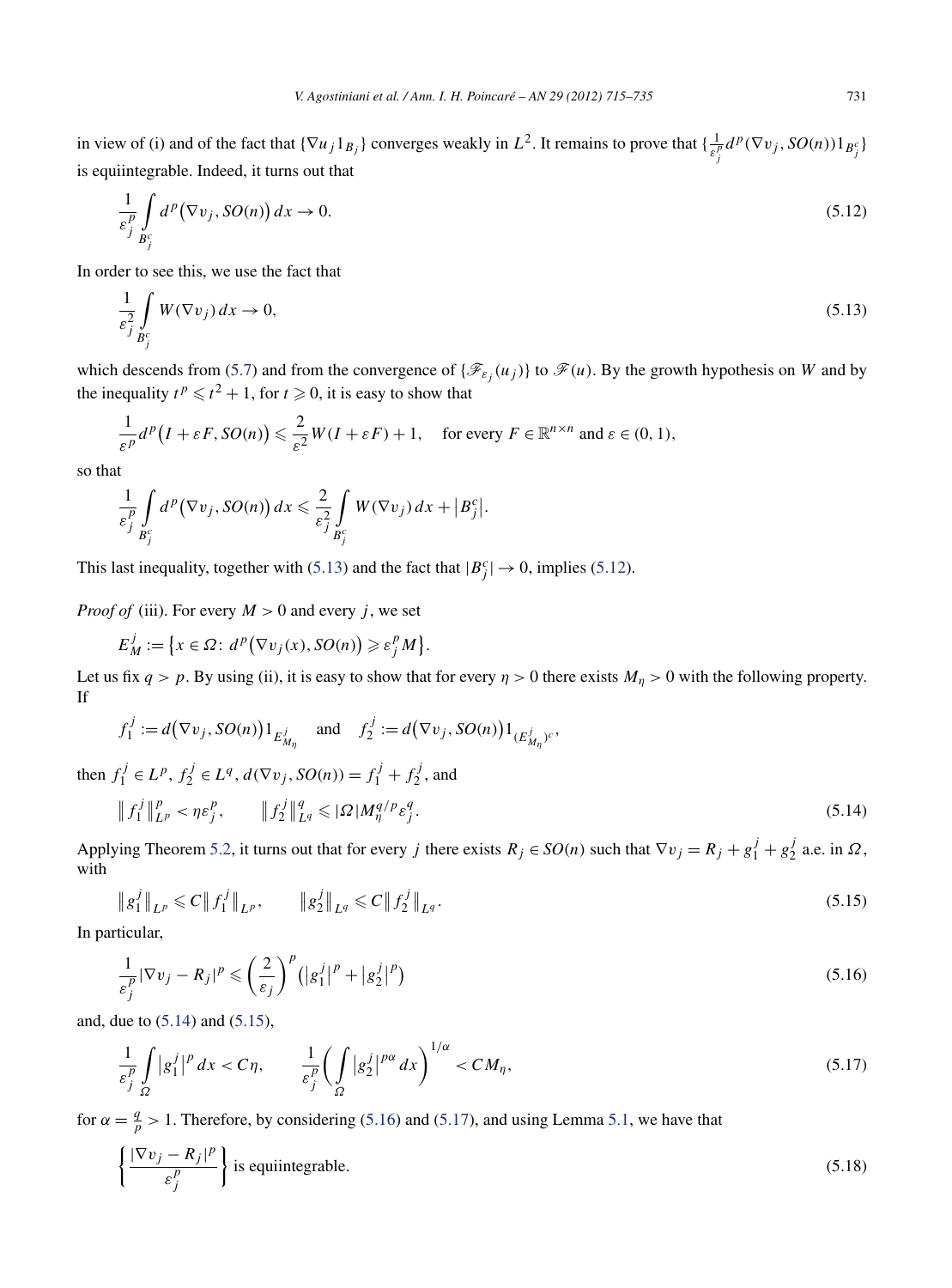<span id="page-17-0"></span>Recalling that  $v_j = x + \varepsilon_j h \mathcal{H}^{n-1}$ -a.e. on  $\partial_D \Omega$ , it turns out that

$$
|I - R_j| \leqslant C \bigg( \int_{\Omega} |\nabla v_j - R_j| \, dx + \varepsilon_j \int_{\partial_D \Omega} |h| \, d\mathcal{H}^{n-1} \bigg),\tag{5.19}
$$

where *C* depends on *Ω* and *∂DΩ*. This can be shown as done in the proof of Lemma [3.3](#page-7-0) by using Poincaré–Wirtinger inequality and Lemma [3.2.](#page-7-0) From [\(5.18\)](#page-16-0) follows in particular that  $\frac{|\hat{\nabla}v_j - R_j|^p}{\sigma^p}$  $\left\{\frac{\partial^2 E}{\partial t^p} \right\}$  is bounded in  $L^1$  so that, by (5.19), we obtain that

$$
\left\{ \frac{|I - R_j|}{\varepsilon_j} \right\} \text{ is bounded.}
$$
\n
$$
(5.20)
$$

Finally, observe that for every measurable subset *A* of *Ω*

$$
\int\limits_A |\nabla u_j|^p\,dx\leqslant \frac{2^p}{\varepsilon_j^p}\bigg\{\int\limits_A |\nabla v_j-R_j|^p\,dx+|A||I-R_j|^p\bigg\},\,
$$

for every *j*. This inequality, together with  $(5.18)$  and  $(5.20)$ , gives (iii).  $\Box$ 

**Proof of Theorem [2.2.](#page-3-0)** Consider a sequence  $\varepsilon_j \to 0$ . By using the notation introduced in [\(2.9\)](#page-3-0)–[\(2.11\)](#page-3-0), the infima  $m_{\varepsilon_j}$ and  $m$  (see  $(2.6)$  and  $(2.8)$ ) can be rewritten as

$$
m_{\varepsilon_j} = \inf_{W^{1,p}} \mathscr{G}_{\varepsilon_j}, \qquad m = \min_{W^{1,p}} \mathscr{G}.
$$

It is easy to show that  $\mathscr G$  has a unique minimizer  $u \in W_h^{1,2}$  on  $W^{1,p}$ . By standard properties of *Γ*-convergence (see [\[6, Theorem 7.8\]\)](#page-20-0), Theorem [2.4](#page-3-0) and Corollary [3.5](#page-10-0) imply that

$$
m_{\varepsilon_j} \to m = \mathscr{G}(u)
$$

and in turn, by [\(2.7\)](#page-3-0), that

$$
\mathcal{G}_{\varepsilon_j}(u_{\varepsilon_j}) \to \mathcal{G}(u) < \infty,\tag{5.21}
$$

when  $\{u_{\varepsilon}\}\$  is a sequence of "almost minimizers". Again by standard arguments, (5.21) and Corollary [3.5](#page-10-0) imply that

 $u_{\varepsilon_i} \rightharpoonup u$  weakly in  $W^{1,p}$  and  $\mathscr{F}_{\varepsilon_i}(u_{\varepsilon_i}) \to \mathscr{F}(u)$ .

This last result and Theorem [2.5](#page-4-0) give that  $\{u_{\varepsilon_j}\}$  converges to *u* strongly in  $W^{1,p}$ . Since this is true for every  $\varepsilon_j \to 0$ , the whole sequence  $\{u_{\varepsilon}\}\)$  converges to *u* strongly in  $W^{1,p}$  (and  $m_{\varepsilon} \to m$ ).  $\Box$ 

## **Acknowledgements**

We thank Maria Giovanna Mora for useful discussions on the rigidity lemma and on the proof of the *Γ* -convergence result. This paper was partially supported by the Project "Variational Problems with Multiple Scales" 2008 of the Italian Ministry of Education, University, and Research.

# **Appendix A**

We collect here some estimates involving the function  $g_p$ , which describes the growth from below of our energy density. We use them mainly in the proof of Lemma [3.1.](#page-6-0)

For every  $K > 0$ , there exists C depending on p and K such that

$$
t^2 \leqslant C g_p(t), \quad \text{for every } 0 \leqslant t \leqslant K,
$$
\n(A.1)

$$
t^p \leqslant C g_p(t), \quad \text{for every } t \geqslant K. \tag{A.2}
$$

Moreover, since  $g_p(t) \leq \frac{1}{2} \min\{t^p, t^2\}$  for every  $t \geq 0$  and  $g_p$  is convex, there exists *C* depending on *p* such that

$$
g_p(s+t) \leq C(s^p + t^2), \quad \text{for every } s, t \geq 0. \tag{A.3}
$$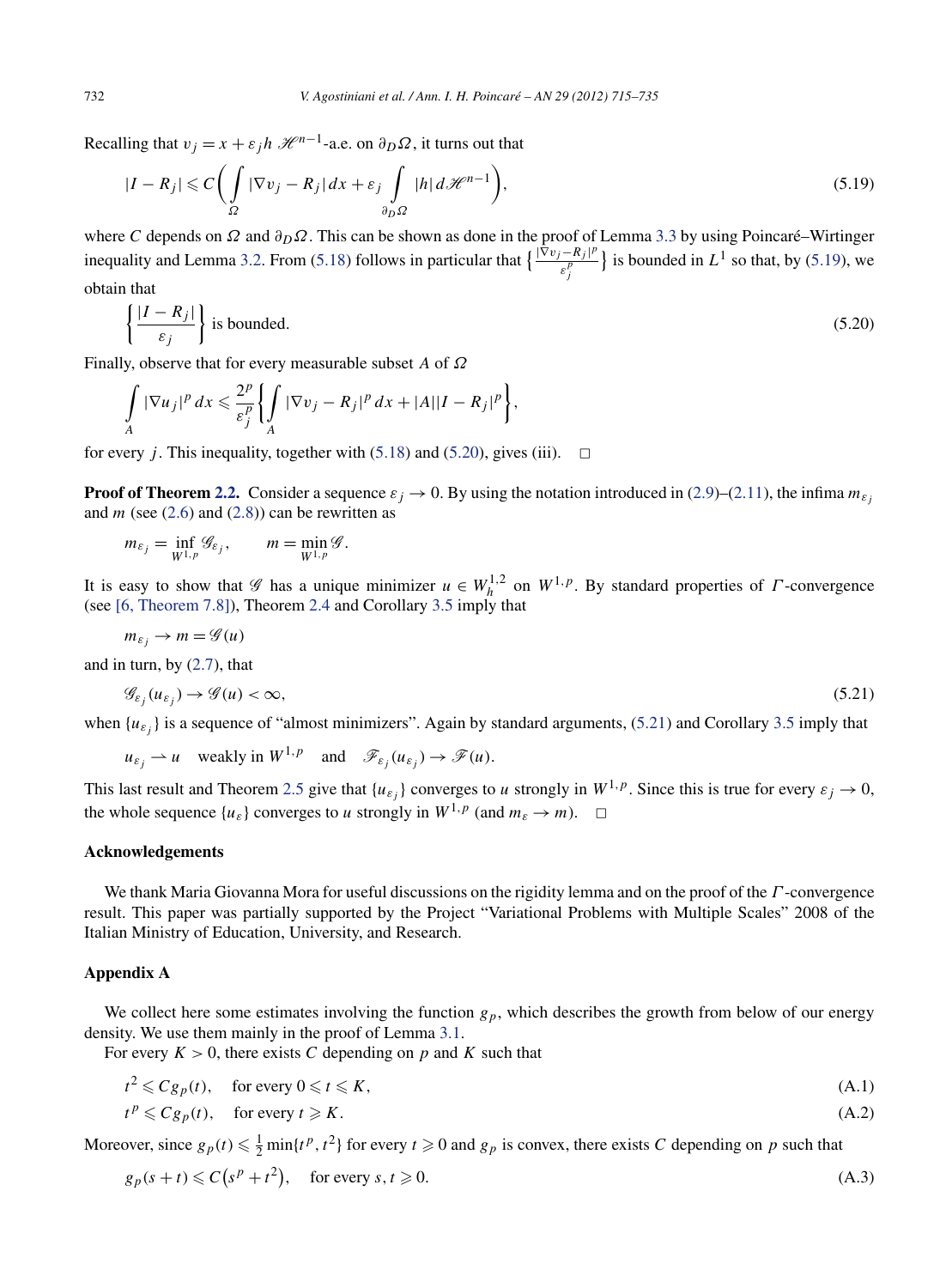<span id="page-18-0"></span>In order to prove Lemma [3.1](#page-6-0) we need the following truncation result proved in [\[8\].](#page-20-0)

**Proposition A.1** *(Truncation). There exists a constant C depending on Ω and p with the following property*: *for every*  $v \in W^{1,p}$  *and every*  $\lambda > 0$  *there exists*  $V \in W^{1,\infty}$  *such that* 

(i) 
$$
\|\nabla V\|_{L^{\infty}} \leq C\lambda,
$$

(ii) 
$$
\|\nabla v - \nabla V\|_{L^p(\Omega)}^p \leq C \int_{\{x \in \Omega : |\nabla v(x)| > \lambda\}} |\nabla v|^p dx.
$$

**Proof of Lemma [3.1.](#page-6-0)** For  $v \in W^{1,p}$ , let  $V \in W^{1,\infty}$  be given by Proposition A.1 (with  $\lambda > 0$  to be chosen), and  $R \in SO(n)$  arbitrary. Since  $g_p$  is nondecreasing, by using [\(A.3\)](#page-17-0) we have

$$
\int_{\Omega} g_p \left( |\nabla v - R| \right) dx \leqslant C \int_{\Omega} \left( |\nabla v - \nabla V|^p + |\nabla V - R|^2 \right) dx, \tag{A.4}
$$

where *C* depends on *p*. Let  $S(x) \in SO(n)$  be such that  $|\nabla v - S| = d(\nabla v, SO(n))$  a.e. in  $\Omega$ . Observe that, in the set where

$$
|\nabla v - S| \geqslant \sqrt{n},\tag{A.5}
$$

we have

$$
|\nabla v|^p \leq 2^p \left( |\nabla v - S|^p + n^{p/2} \right) \leq 2^{p+1} d^p \left( \nabla v, SO(n) \right). \tag{A.6}
$$

It is clear that (A.5) is satisfied if  $|\nabla v| \geq 2\sqrt{n}$ . Thus, by using (A.6) and Proposition A.1 (ii) with  $\lambda = 2\sqrt{n}$ , we have that

$$
\int_{\Omega} |\nabla v - \nabla V|^p dx \leq C \int_{\{x \in \Omega : |\nabla v(x)| > 2\sqrt{n}\}} |\nabla v|^p dx
$$
  

$$
\leq C \int_{\{x \in \Omega : |\nabla v(x)| > 2\sqrt{n}\}} d^p (\nabla v(x), SO(n)) dx
$$

and in turn, by using [\(A.2\)](#page-17-0), that

$$
\int_{\Omega} |\nabla v - \nabla V|^p dx \leqslant C \int_{\Omega} g_p\big(d\big(\nabla v(x), SO(n)\big)\big) dx.
$$
\n(A.7)

In the case  $p = 2$ , the lemma we are proving is already well known (see [\[8\]\)](#page-20-0) and we apply it to *V*: there exist *C* independent of *V* and a constant rotation  $R \in SO(n)$  such that

$$
\int_{\Omega} |\nabla V - R|^2 dx \leqslant C \int_{\Omega} d^2 (\nabla V, SO(n)) dx.
$$
\n(A.8)

By rewriting (A.4) for such an  $R \in SO(n)$ , from (A.7) and (A.8) we obtain

$$
\int_{\Omega} g_p(|\nabla v - R|) dx \leqslant C \int_{\Omega} \left\{ g_p(d(\nabla v, SO(n))) + d^2(\nabla V, SO(n)) \right\} dx,
$$
\n(A.9)

where *C* depends on *Ω* and *p*. Next, we prove that

$$
d^{2}(\nabla V, SO(n)) \leq C\{|\nabla V - \nabla v|^{p} + g_{p}\big(d(\nabla v, SO(n))\big)\} \quad \text{a.e. in } \Omega,
$$
\n(A.10)

for some *C* depending on  $\Omega$  and  $p$ . We use again the matrix  $S(x) \in SO(n)$  such that  $|\nabla v - S| = d(\nabla v, SO(n))$  a.e. in *Ω*.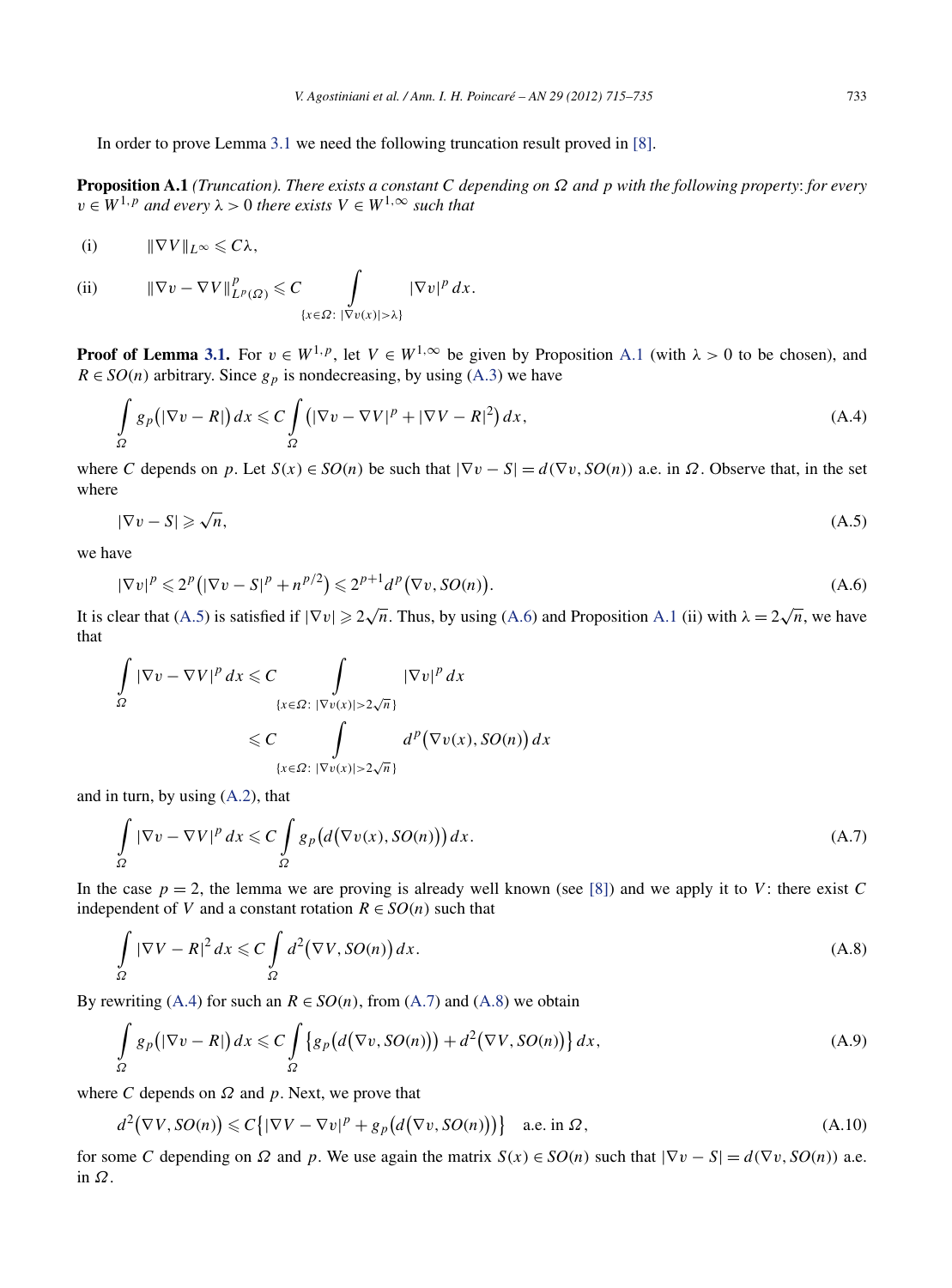<span id="page-19-0"></span>(i) In the set where  $|\nabla v - S| \leq 1$ , the function  $|\nabla V - \nabla v|$  is bounded by a constant independent of *V*:

$$
|\nabla V - \nabla v| \leqslant |\nabla V| + |S| + 1 \leqslant C,
$$

where in the last inequality we have used Proposition [A.1](#page-18-0) (i). Thus, since

$$
t^2 \leqslant K^{2-p}t^p, \quad \text{for every } t \in [0, K] \text{ and } K \geqslant 1,
$$
 (A.11)

we have

 $|\nabla V - \nabla v|^2 \leqslant C|\nabla V - \nabla v|^p$ 

and in turn, using the definition of  $g_p$ ,

$$
d^2(\nabla V, SO(n)) \leq |\nabla V - S|^2 \leq 2|\nabla V - \nabla v|^2 + 2|\nabla v - S|^2
$$
  

$$
\leq C\{|\nabla V - \nabla v|^p + g_p\big(d(\nabla v, SO(n))\big)\},
$$

which gives [\(A.10\)](#page-18-0).

(ii) In the set where  $|\nabla v - S| > 1$ , Proposition [A.1](#page-18-0) (i) and (A.11) give that

$$
d^2(\nabla V, SO(n)) \leq |\nabla V - S|^2 \leq C|\nabla V - S|^p
$$
  

$$
\leq C\{|\nabla V - \nabla v|^p + d^p(\nabla v, SO(n))\}.
$$

From this inequality and from [\(A.2\)](#page-17-0) we obtain [\(A.10\)](#page-18-0).

Inequalities  $(A.9)$  and  $(A.10)$  imply that

$$
\int_{\Omega} g_p(|\nabla v - R|) dx \leqslant C \int_{\Omega} \left\{ g_p(d(\nabla v, SO(n))) + |\nabla V - \nabla v|^p \right\} dx,
$$

and in turn, by considering  $(A.7)$ , give the thesis.  $\Box$ 

We finish by proving an approximation result for functions in  $W_h^{1,p}$ , which has been useful in the proof of the *Γ* -convergence results. We write  $x \in \mathbb{R}^n$  in the form  $x = (x'', x_{n-1}, x_n)$  and refer the reader to Definition [2.1](#page-1-0) and to [\(2.1\)](#page-2-0) for the notation.

**Proposition A.2.** *Suppose that*  $∂<sub>D</sub>Ω$  *has Lipschitz boundary in*  $∂Ω$ *, according to Definition* [2.1](#page-1-0)*, and let*  $W<sup>1,p</sup><sub>h</sub>$ *be defined in* [\(2.1\)](#page-2-0)*.*

 $\int f h \in W^{1,\infty}$  and  $1 \leqslant p < \infty$ , then  $W_h^{1,p}$  is the closure of  $W_h^{1,\infty}$  in  $W^{1,p}$ .

In order to prove Proposition A.2, we need the following lemma.

**Lemma A.3.** For  $p \in [1,\infty)$ , let  $u \in W^{1,p}(Q^+)$  be such that supp $(u) \in Q$  and  $u = 0$   $\mathcal{L}^{n-1}$ -a.e. on  $Q_0^+$ . Then, for *every*  $\varepsilon > 0$  *there exists*  $u_{\varepsilon} \in C^{\infty}(Q)$  *such that*  $u_{\varepsilon} = 0$  *on*  $Q_0^+$  *and* 

$$
||u_{\varepsilon} - u||_{W^{1,p}(Q^+)} < \varepsilon. \tag{A.12}
$$

**Proof.** Let  $u \in W^{1,p}(Q^+)$  satisfy the hypotheses of the lemma. Consider the subset  $M := (-1,1)^{n-2} \times (0,1) \times$ *(*−1*,* 0] of *Q* and define

$$
v := \begin{cases} u, & \text{on } Q^+, \\ 0, & \text{on } M. \end{cases}
$$

It turns out that  $v \in W^{1,p}(\mathcal{Q}^+ \cup M)$ . Up to extend *v* to a function in  $W^{1,p}(\mathcal{Q})$  and to multiply it by a function  $\zeta \in C_c^{\infty}(\mathcal{Q})$  such that  $\zeta \equiv 1$  on supp $(u)$ , we can suppose that  $v \in W^{1,p}(\mathcal{Q})$  and that supp $(v) \subseteq \mathcal{Q}$ . Starting from *v*, we want to construct a sequence  $\{v_k\}$  which approximates *u* in  $W^{1,p}(Q^+)$  and is such that  $\text{supp}(v_k) \subseteq Q \setminus M$ . To this end, we define for every *k*

$$
v_k(x) := v\left(x'', x_{n-1} + \frac{1}{k}, x_n - \frac{1}{k}\right), \quad \text{for every } x \in Q_k,
$$